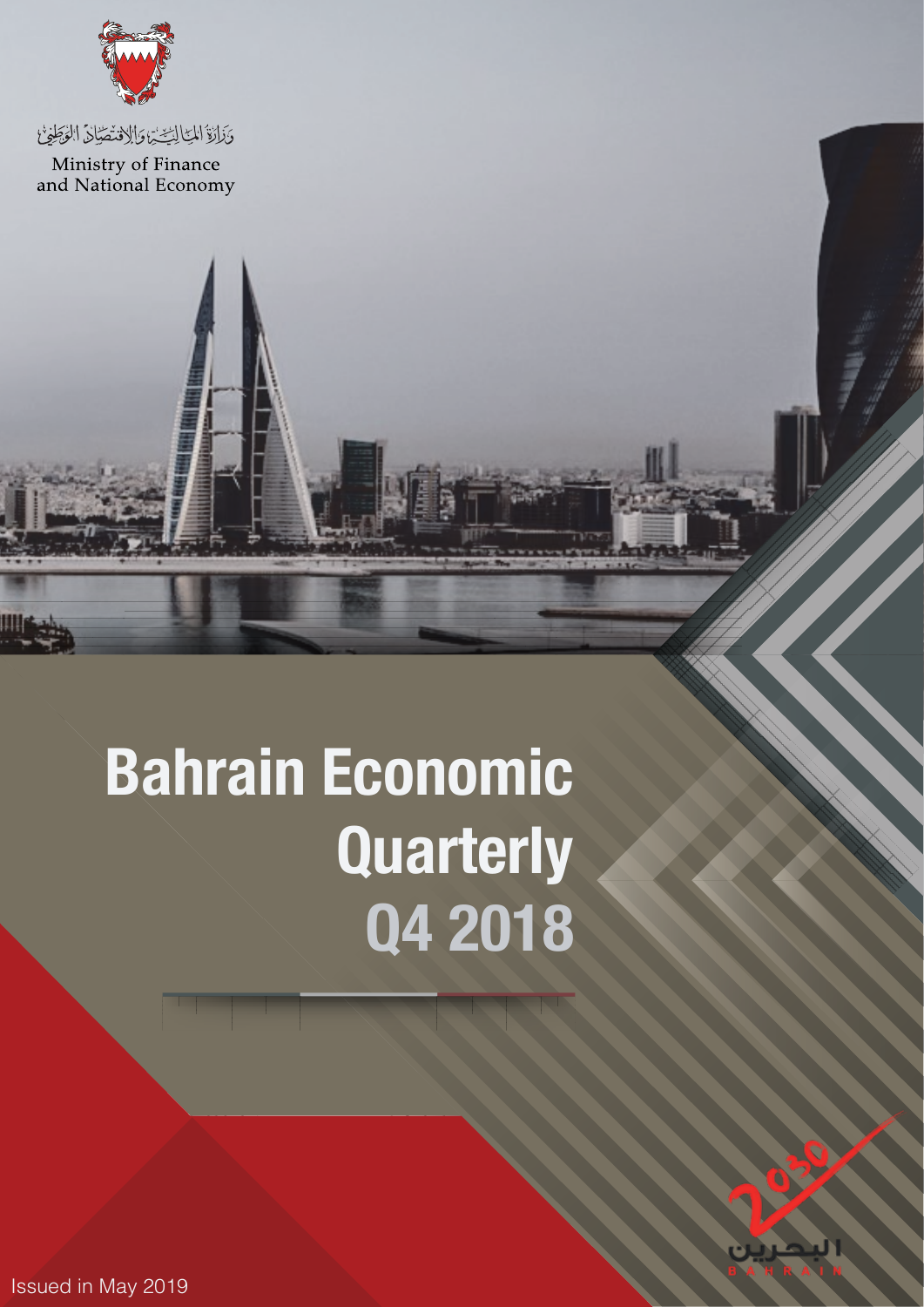# SUMMARY

# BAHRAINI GROWTH PICKS UP IN Q4 2018

The Bahraini economy continued its upward growth trajectory in 2018<sup>1</sup>, albeit at a slower rate, with a real gross domestic product (GDP)<sup>2</sup> estimated at 1.8%. More notably, the Kingdom concluded the year with pronounced accelerations in headline growth, with its Q4 2018 real GDP estimated at 4.6%. This healthy growth pace continued into 2019 and shows no signs of slowing down. In fact, the Bahraini economy is projected to grow by 2.3% in 2019 and 2.7% in 2020. The regional and global contexts for growth have generally improved in recent months.

- During 2018, the Bahraini economy expanded by an estimated 1.8%. This is an unusually low figure by recent standards, partly caused by a 1.3% contraction in the oil sector which saw a 1.6% drop in total crude oil production compared to 2017. Meanwhile, the non-oil sector posted an estimated 2.5% growth during the year.
- The Bahraini economy expanded by an annual real GDP of 4.6% in Q4 2018. This was led by 11.3% rebound in the oil sector, whose output had been disrupted briefly by seasonal maintenance a year earlier. Encouragingly, non-oil sector growth improved noticeably to an annual pace of 3.2%, above the 2-2.5% range obtained during Q1-Q3.
- Confidence in the Bahraini economy continued with the inflow of Foreign Direct Investments (FDI). Inward FDI totalled USD1.5bn in 2018, up from USD1.4bn a year earlier. In addition, international trade improved in 2018 by just under 7% on the previous year, while exports of domestic origin and imports rose by an annual 9.2% and 12.6%, respectively.
- The global and regional backdrop is improving. Overall, the gradual outlook for monetary policy normalization in the U.S. should provide a more accommodative monetary environment for the planned fiscal consolidation in Bahrain. Moreover, Bahrain will enjoy positive spill-overs from the steady economic growth in the Gulf region, supported by growing non-oil sectors and improving oil prices under the agreed global oil production control measures.

1 2018 figures are estimates.

SUMMARY 2 **EXTERNAL** XIERNAL 4<br>CONTEXT BAHRAIN 6

 $2$  All references to GDP in this report refer to the real (inflation adjusted) GDP.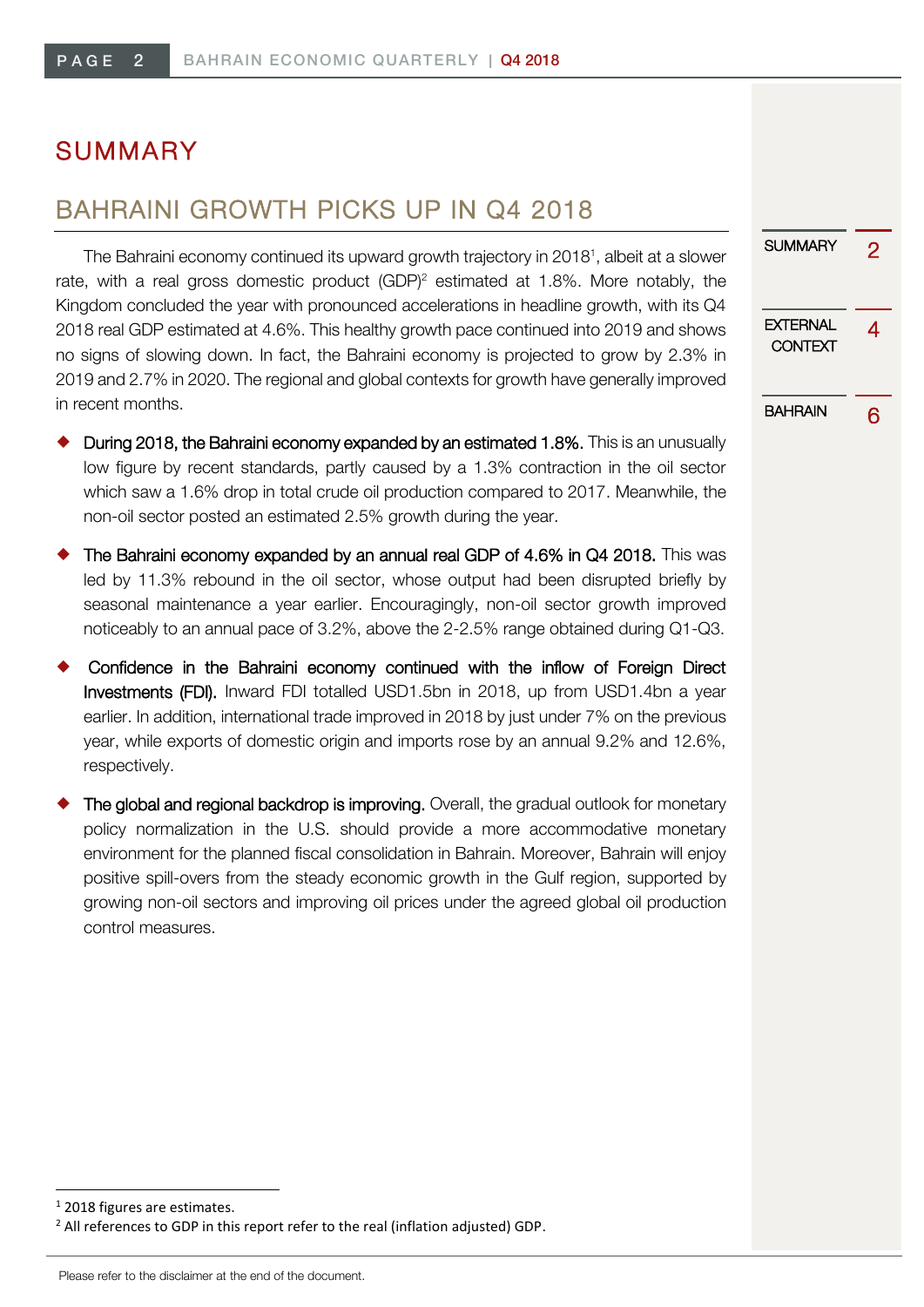| <b>Bahrain Economic Outlook</b>     |          |          |          |         |
|-------------------------------------|----------|----------|----------|---------|
|                                     | 2017     | 2018e    | 2019f    | 2020f   |
| Real GDP growth (%)                 | 3.8%     | 1.8%     | 2.3%     | 2.7%    |
| Non-hydrocarbons sector             | 4.9%     | 2.5%     | 2.8%     | 3.2%    |
| Hydrocarbons sector                 | $-0.7%$  | $-1.3%$  | $0.0\%$  | 0.5%    |
| Nominal GDP growth (%)              | 9.9%     | 6.5%     | 3.3%     | 4.7%    |
| Inflation (CPI %)                   | 1.4%     | 2.1%     | 2.8%     | 2.5%    |
| Current account (% of GDP)          | $-3.8%$  | $-5.9\%$ | $-3.2\%$ | $-2.0%$ |
| Fiscal balance (% of GDP)           | $-10.1%$ | $-6.2\%$ | $-4.7\%$ | $-3.9%$ |
| Crude Oil Brent (USD per<br>barrel) | 53       | 72       | 65       | 62      |

Source: Ministry of Finance and National Economy estimates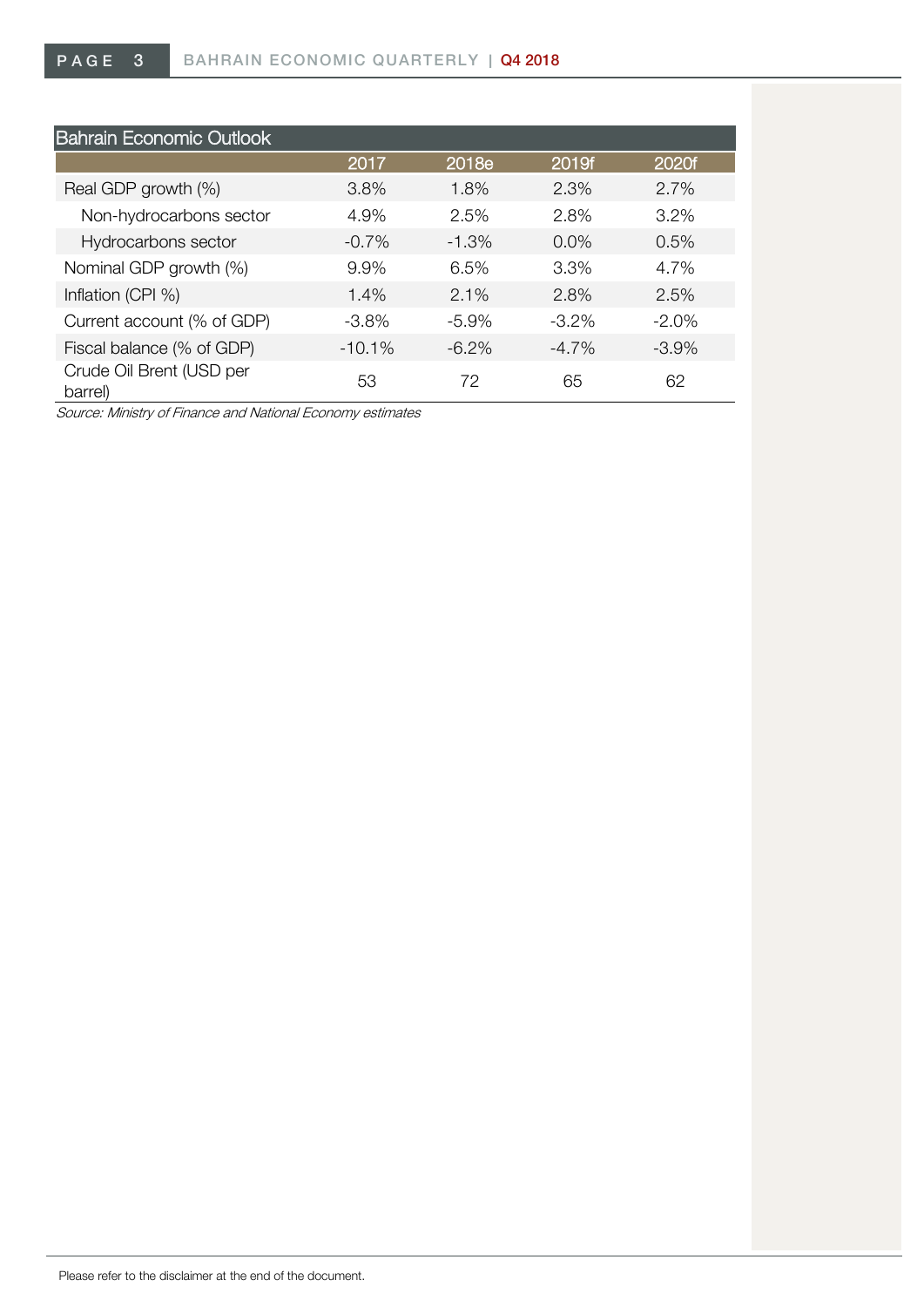# EXTERNAL CONTEXT

## Global Prospects

The stint of severe global financial market turbulence at the end of 2018 was, relatively quickly, followed by both a broad-based reassessment of the global growth outlook and a return to a more permissive monetary policy stance. The U.S. Federal Reserve has signalled no further interest rate increases in 2019 and the possibility of only one further increment over the coming two-year period, contrary to their earlier indication of 4 interest rate hikes. This should translate into relative continuity in the cost of capital and favourable liquidity conditions. Moreover, it should reduce the risk of capital outflows from emerging markets. Trade tensions between the U.S. and its partners remain the main risk to this outlook.

In line with the global market rebound, the sharp decline in the price of oil observed at the close of 2018 has been reversed, with Brent posting a 2019 high of USD68.7 per barrel in March 2019. Oil prices have benefited from Organization of the Petroleum Exporting Countries (OPEC)'s commitment to rebalancing the markets, although political tension in a number of exporting countries is likely to contribute to risk perceptions. While U.S. production is continuing to rise, infrastructure bottlenecks are curbing exports.



#### Monthly Average Crude Oil Prices (USD/barrel)

Overall, global growth is expected to moderate somewhat in the near term before rebounding in 2020. In its April 2019 World Economic Outlook report, the IMF reduced its global growth forecast for 2019 from 3.5% to 3.3%, marking the slowest global growth rate since 2009. The projection for the advanced economies was brought down to 1.8% and that for emerging markets to 4.4%. The global growth rate is expected to accelerate marginally in 2020 to 3.6% with advanced economies expected to slow further to 1.7%, while emerging markets should see a rebound to 4.8%.

Source: US Energy Information Administration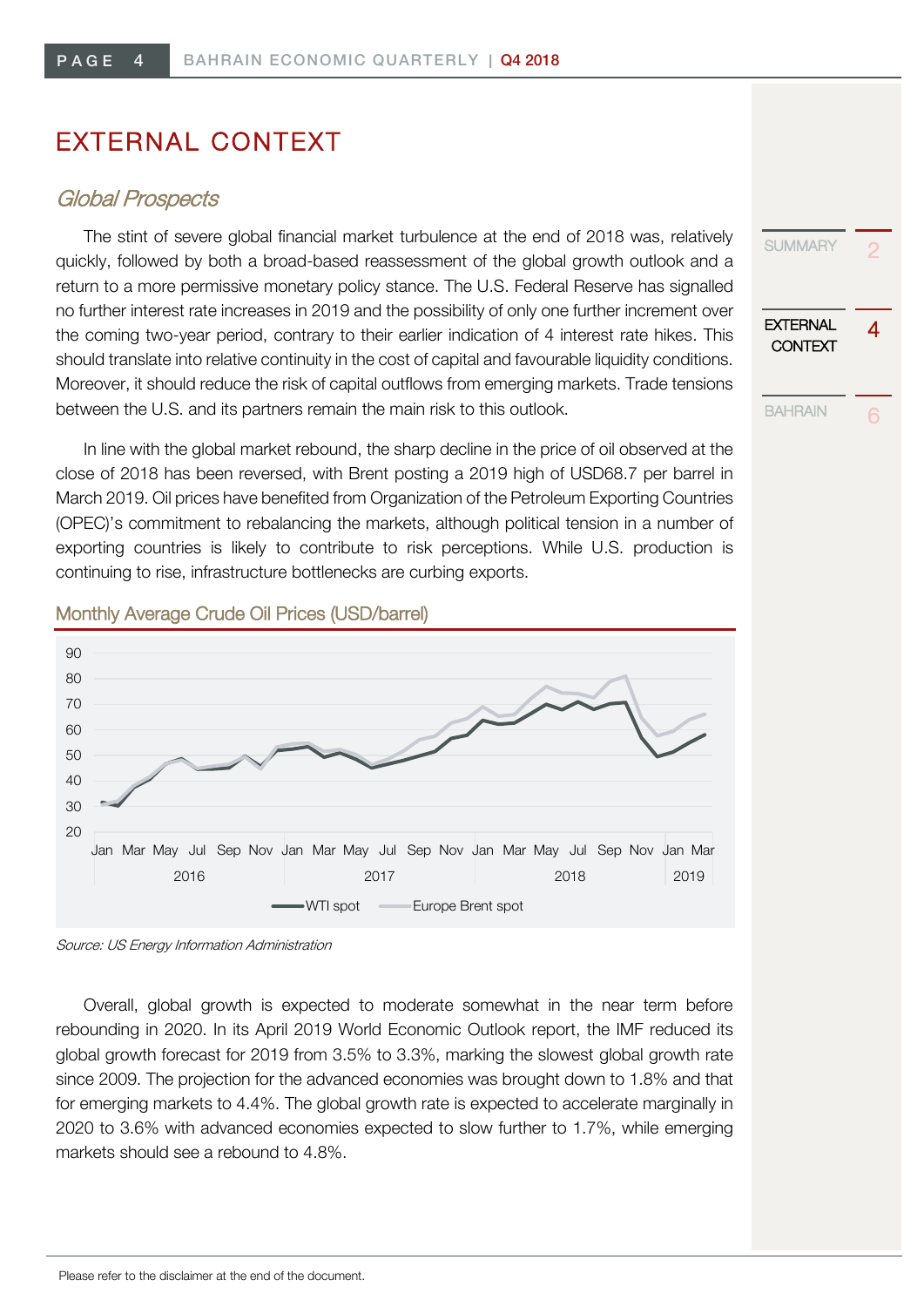#### Global Real Growth Outlook (%)



Source: International Monetary Fund, World Economic Outlook, April 2019

## GCC Economic Outlook

Growth dynamics across the Gulf region in 2018 maintained a very gradual upward trend, a process that looks likely to continue into 2019. In 2018, headline economic growth in the region is estimated to have varied in a fairly narrow range between 1.7 and 2.2%. The range of growth rates projected by the IMF for 2019 varies from 1.1% in Oman to 2.8% in the UAE. Inflationary pressures across the region remain subdued. Higher oil prices have helped boost bank lending and overall liquidity somewhat. The capital markets are benefiting from their inclusion in international benchmark indices.

In general, the regional context should translate into generally positive spill-overs for Bahrain through increased visitor traffic, as well as stronger trade and investment flows. However, the rate of increase is likely to remain measured by historical standards.



#### GCC Real Growth Dynamics (%)

Source: International Monetary Fund, World Economic Outlook, April 2019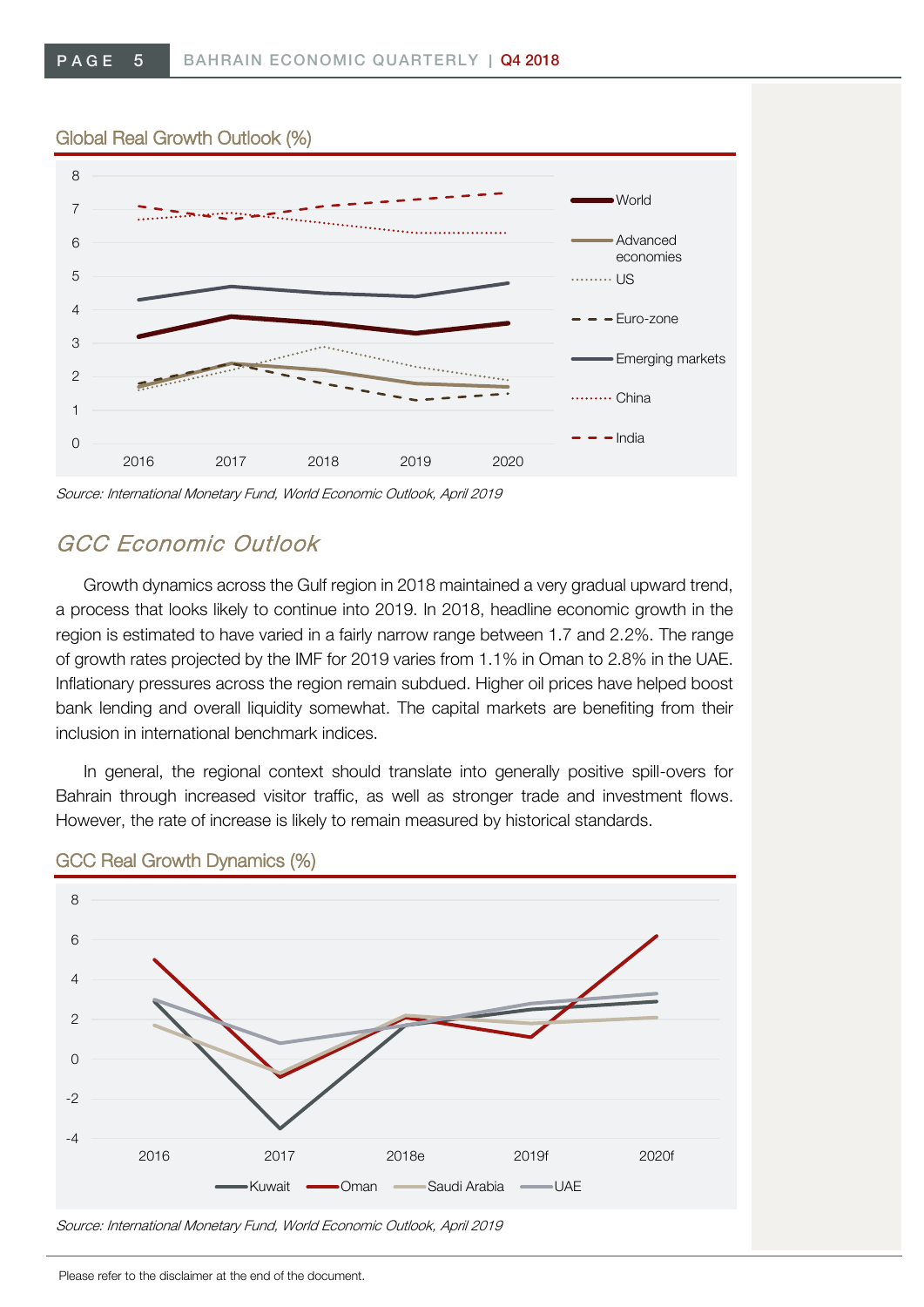# BAHRAIN

## Economic Growth Overview

Economic growth in Bahrain accelerated markedly in Q4 2018 with an annual rate of 4.6%. This was primarily due to unusually fast oil sector growth, at 11.3% YoY, thanks to base effects. Offshore oil production a year earlier had been temporarily depressed by seasonal maintenance. The non-oil sector also saw a pronounced acceleration to an annual pace of 3.2%, after narrowly fluctuating between 2.1-2.5% earlier in the year.

During 2018 as a whole, the Bahraini economy is estimated to have expanded by 1.8% in real terms. While not inconsistent with the situation elsewhere in the Gulf region, this is an unusually low figure by recent Bahraini standards. It compares to a headline annual real growth figure of 3.8% in 2017. The most significant factor contributing to the slower rate of growth in 2018 was a 1.3% YoY contraction in the oil sector, which compared to a 0.7% drop in 2017. Furthermore, the growth rate was likely affected by uncertainties around fiscal consolidation before the unveiling of the government's Fiscal Balance Program in October 2018 and the timing of large infrastructure projects, the vast majority of which are in their infancy stage and are expected to play a significant factor in driving higher growth in the short and medium terms. The non-oil sector performed better, growing at an annual rate of 2.5%, down from 4.9% a year earlier.



#### Real GDP Growth (%)

Source: Information & e-Government Authority

**SUMMARY EXTERNAL CONTEXT** BAHRAIN 6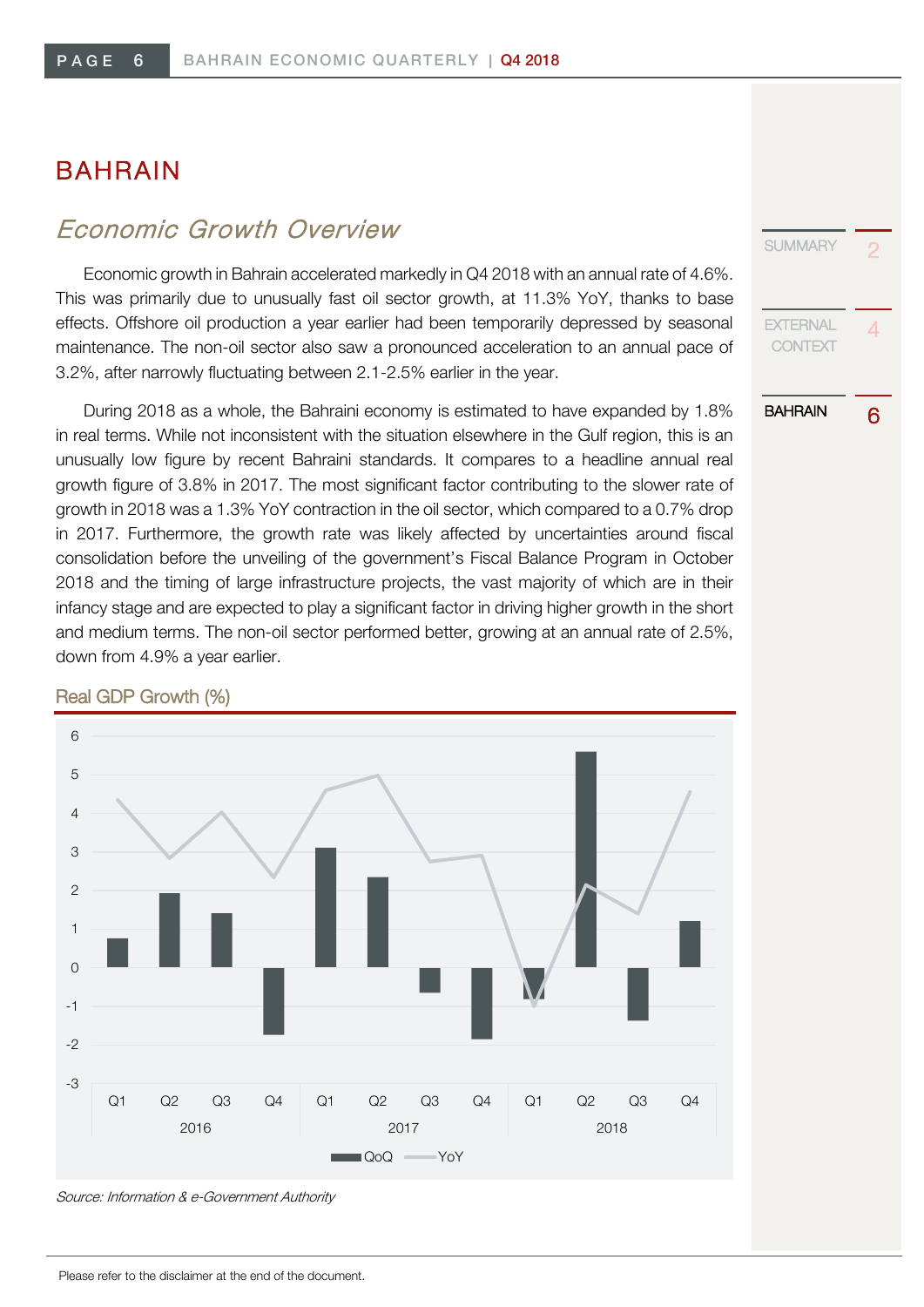## Economic Diversification

Bahrain continues to make strides in diversifying the structure of its economy. Based on the 2018 preliminary data, the largest individual sector was still the oil sector which accounted for 17.8% of the Kingdom's real GDP. Financial services continued to be the largest non-oil sector contributing 16.5% to the total GDP. The Manufacturing sector stood at 14.5% followed by Government Services at 13.2%, reflecting brisk growth in recent years. As for the Construction sector it accounted for 7.3%.



Sector Composition of Bahrain's Real GDP (%)

Source: Information & eGovernment Authority

Bahrain has seen transformative changes in the structure of its economy since the turn of the millennium. The real GDP share of the oil sector has fallen from 43.6% in 2000 to 22.7% in 2008 and 17.8% in 2018. On the other hand, the Financial Services sector increased its weight from 13.6% in 2000 to 17.6% in 2008 and 16.5% in 2018. The share of Manufacturing has risen from 12.4% in 2000 to 14.3% in 2008 and 14.5% in 2018.



#### Evolution of Bahrain's Real GDP Composition Since 2000

Source: Information & eGovernment Authority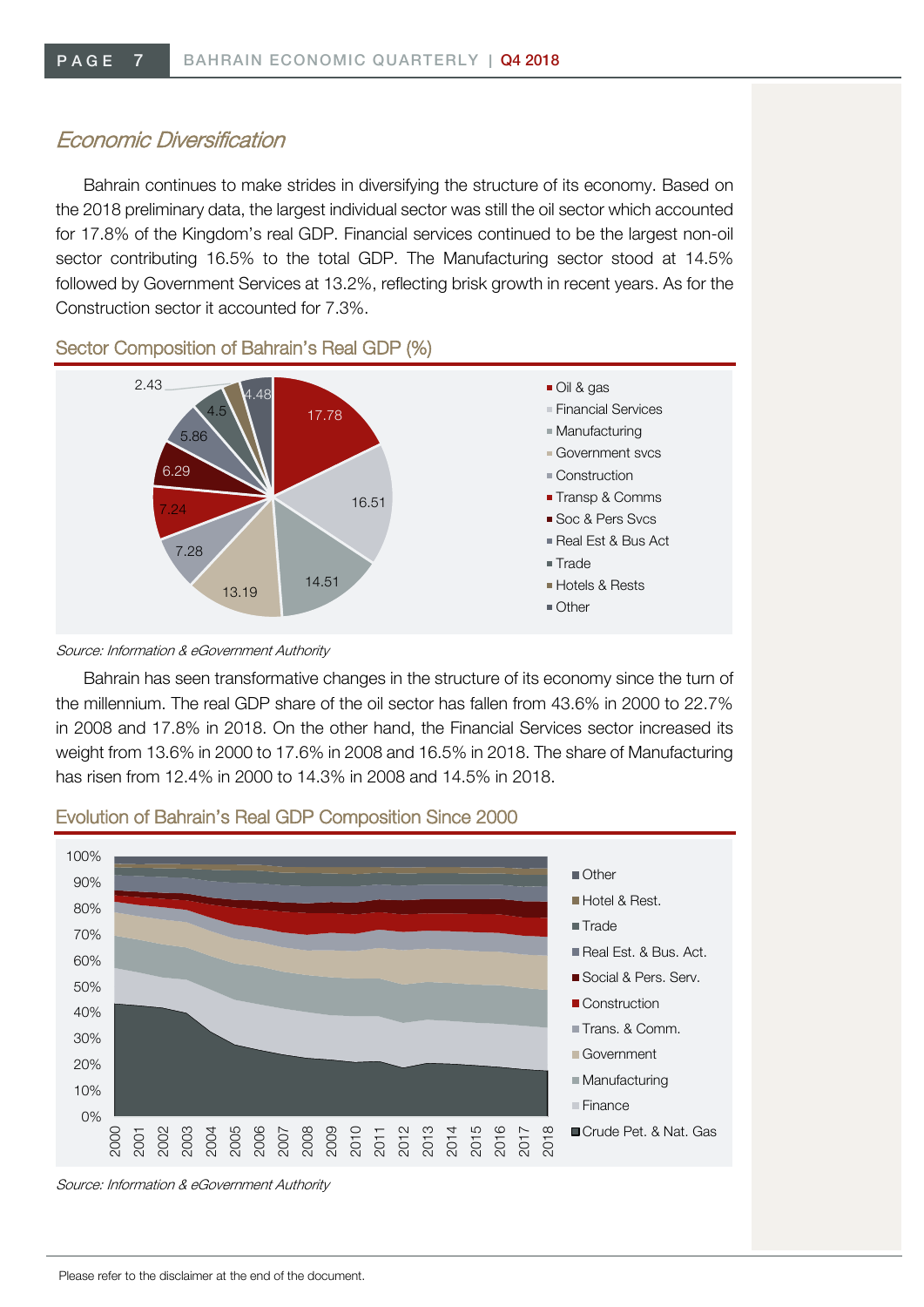## Launching the Fiscal Balance Program

the Government launched the Fiscal Balance Program with the overall objective to achieve a balanced budget by 2022. To achieve this goal, six initiatives were introduced with a projected impact of BHD 800mn on an annual basis by the year 2022.



Since the launch of the program on the 4th of October 2018, actions have been taken to implement these initiatives.

- Targeting inefficient operational expenditures: This initiative aims at activating the six government task forces to identify and implement savings in government operational expenditure by set spending controls. Accordingly, a decision was issued with regards to forming the task forces and appointing their head of each team. Implementation of the new procedures started on 21 October.
- $\blacklozenge$  A voluntary retirement scheme for government employees: A one-time voluntary retirement scheme was offered to employees working in government sector under the umbrella of the Civil Service Bureau. The scheme provides its participants with the opportunity to contribute to the Kingdom's economic growth through entrepreneurship or participation in the private sector by providing a set of incentives. The registration period for the voluntary retirement program ended on the  $8<sup>th</sup>$  of November 2018. The total number of applicants was 9,117 and 8,711 were accepted.
- Simplifying government processes and increasing non-oil revenues: In order to increase the non-oil revenues, the government worked on implementing a series of projects to facilitate the provision of services to citizens, such as the launch of "Benayat" the building permits issuance system, and "Sijilat" the commercial registration system. In addition, a number of supporting laws were issued including the Personal Data Protection Act and the Electronic Transactions Law. Value Added was introduced on 1 January 2019.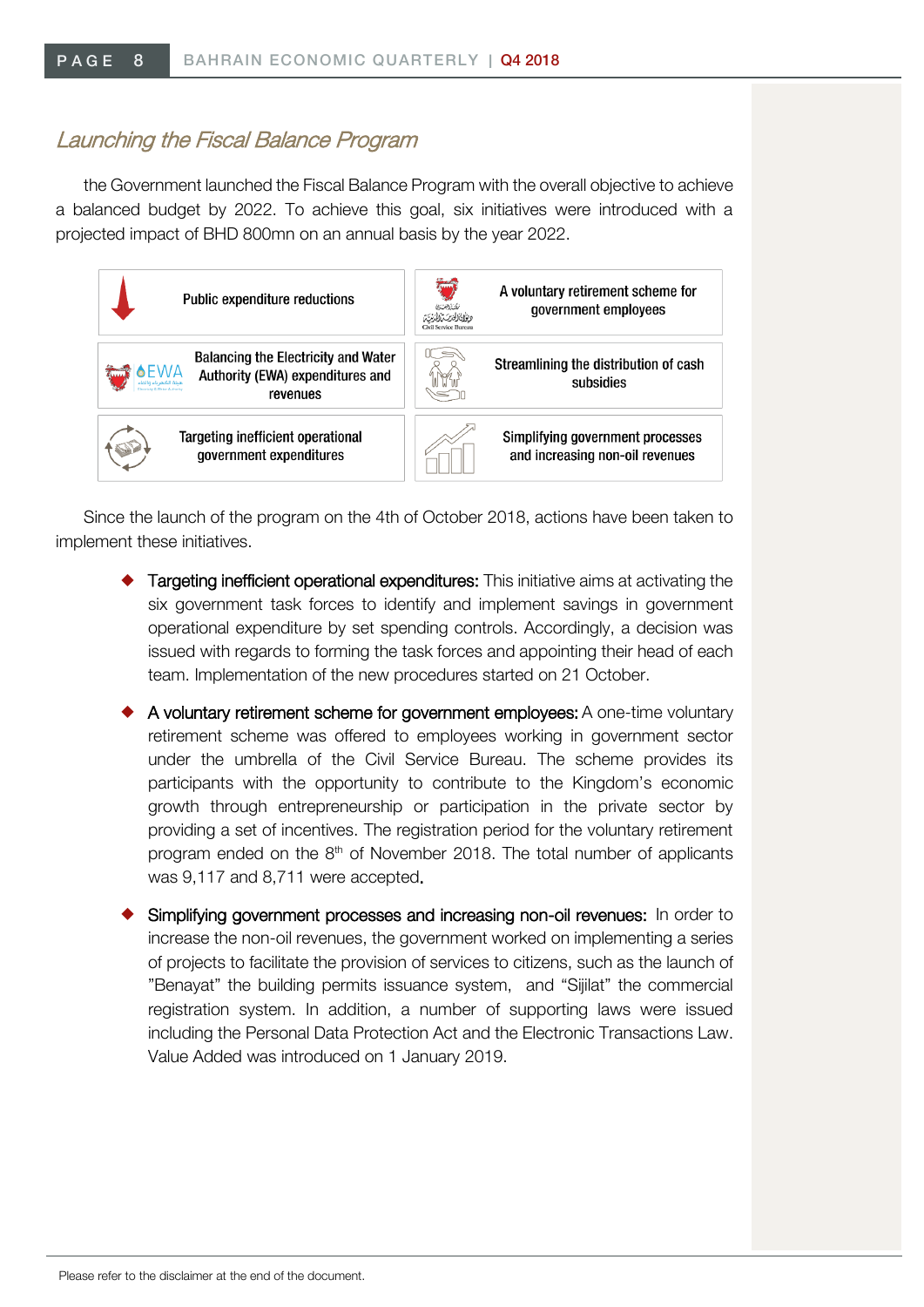- Public expenditure reductions: To strengthen financial and administrative control and governance of disbursements in government entities, In addition to increasing the efficiency of government spending and setting the necessary mechanisms for auditing them, the government adopted a number of initiatives that would contribute to achieving these objectives. Including the establishment of the Office of Public Debt Management, the Central Internal Control Unit, the Central Government Procurement Unit and the Central Efficiency Unit to be affiliated to the Ministry of Finance. All financial managers and heads of financial resources departments from all ministries were transferred to the Ministry of Finance and National Economy to ensure the efficiency of the application of financial regulations.
- **Balancing the EWA expenditures and revenues:** This initiative includes gradual adjustments to electricity and water tariffs while preserving benefits for Bahrainis in their primary households, with the aim of enhancing efficiency and reducing spending to balance the Authority's expenditures and revenues by 2022.
- Streamlining the distribution of cash subsidies: The current cash subsidies program comprises multiple allowances typically regulated and allocated by multiple entities. The consolidation and redirection of cash subsidies towards eligible citizens is an important part of ensuring fairness and improving quality of life.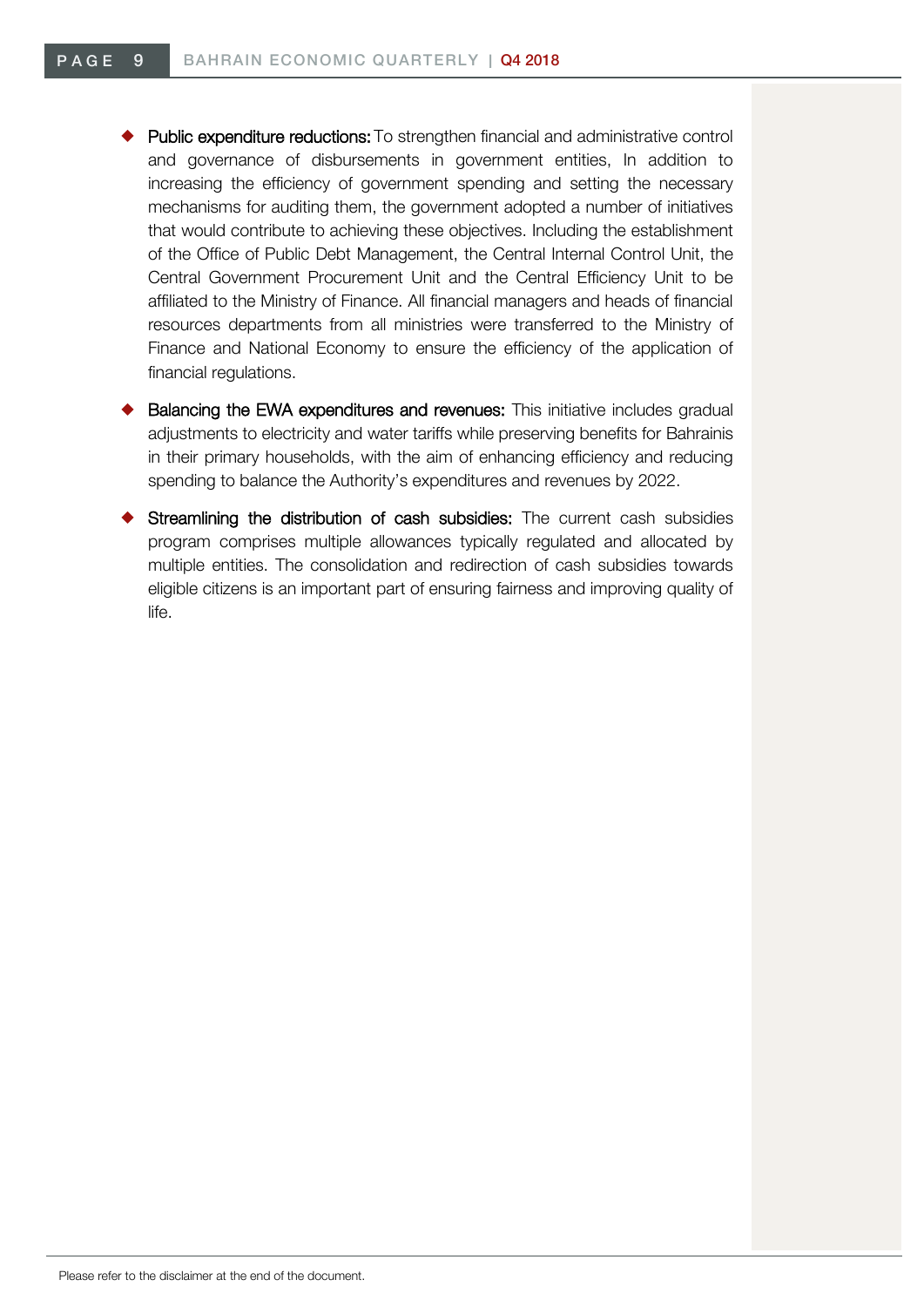# Forecast: Fiscal Consolidation and Infrastructure Investments

| Bahrain economic outlook   |          |         |          |          |  |  |
|----------------------------|----------|---------|----------|----------|--|--|
|                            | 2017     | 2018e   | 2019f    | 2020f    |  |  |
| Real GDP growth (%)        | 3.8%     | 1.8%    | 2.3%     | 2.7%     |  |  |
| Non-hydrocarbons sector    | 4.9%     | 2.5%    | 2.8%     | 3.2%     |  |  |
| Hydrocarbons sector        | $-0.7%$  | $-1.3%$ | $0.0\%$  | 0.5%     |  |  |
| Nominal GDP growth (%)     | 9.9%     | 6.5%    | 3.3%     | 4.7%     |  |  |
| Inflation (CPI %)          | 1.4%     | 2.1%    | 2.8%     | 2.5%     |  |  |
| Current account (% of GDP) | $-3.8%$  | $-5.9%$ | $-3.2\%$ | $-2.0\%$ |  |  |
| Fiscal balance (% of GDP)  | $-10.1%$ | $-6.2%$ | $-4.7%$  | $-3.9%$  |  |  |
| Crude oil Brent (USD)      | 53       | 72      | 65       | 62       |  |  |

Source: Ministry of Finance and National Economy

Economic growth in the near term will be shaped by the conflicting forces of fiscal consolidation under the Fiscal Balance Program and infrastructure investment.

Substantial infrastructure investments will continue to drive growth. In particular, the Hydrocarbons sector is seeing the implementation of an unprecedented investment pipeline of projects, led by the Bapco Modernization Program, the largest single infrastructure project in Bahrain's history. Work is also progressing on the development of the new offshore oil and deep gas reserves. In the Manufacturing sector, Alba Line 6 is now active and will be scaling up to full capacity towards the middle of 2019. This will boost the sector's growth and national exports. On the other hand, the oil sector is expected to remain static during 2019. Significant activity is underway on several major strategic projects which are not due to be completed in the year. The value of these projects is currently driving growth in the Construction sector and it is expected to contribute to oil sector growth once they are completed.



#### Real GDP Growth Composition

Source: Ministry of Finance and National Economy, Information & eGovernment Authority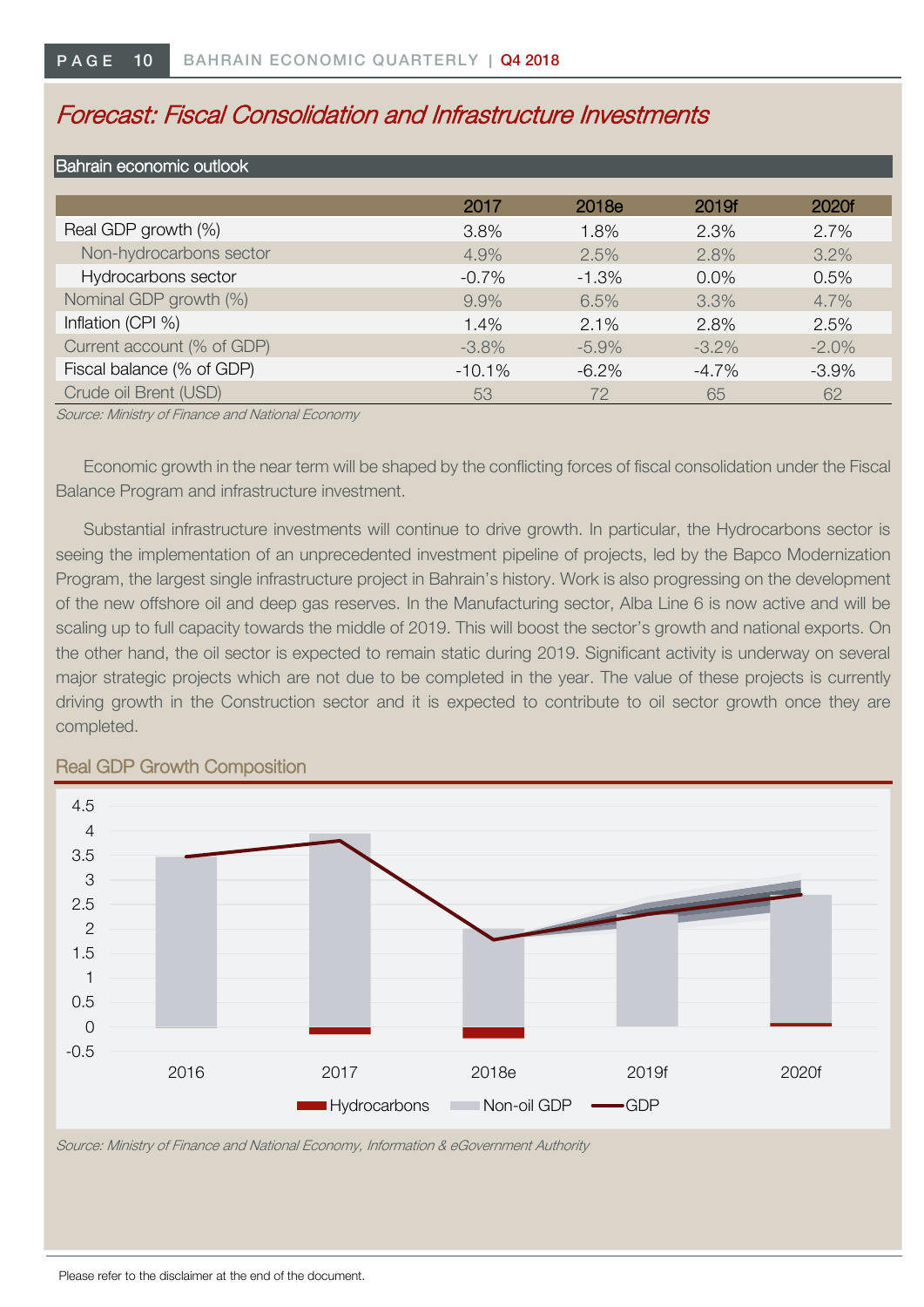## Oil Sector

Oil production levels in Bahrain were steady in recent months. Overall oil production in Q4 2018 totalled 197,990 bpd, a 12.4% YoY increase, but a 0.5% drop from Q3 levels. Production from the offshore Abu Sa'afah field totalled 156,368 bpd, a 17.7% YoY increase primarily because output in Q4 2017 was depressed by maintenance. The onshore Bahrain field generated 41,622 bpd in Q4, a 3.7% YoY decline.

During 2018 as a whole, crude production in Bahrain reached 194,179 bpd, a 1.6% drop compared to 2017. Output from the offshore Abu Sa'afah field totalled 152,057 bpd, a 0.6% decline in YoY terms. Production from the Bahrain field reached 42,122 bpd, a 4.8% drop YoY.

Oil production during the opening months of 2019 continued broadly in line with last year's levels. Production from Abu Sa'afah averaged 153,225 bpd in January-February, whereas the output of the Bahrain Field reached 41,020 bpd.



## Crude Oil Production (bpd)

Source: National Oil and Gas Authority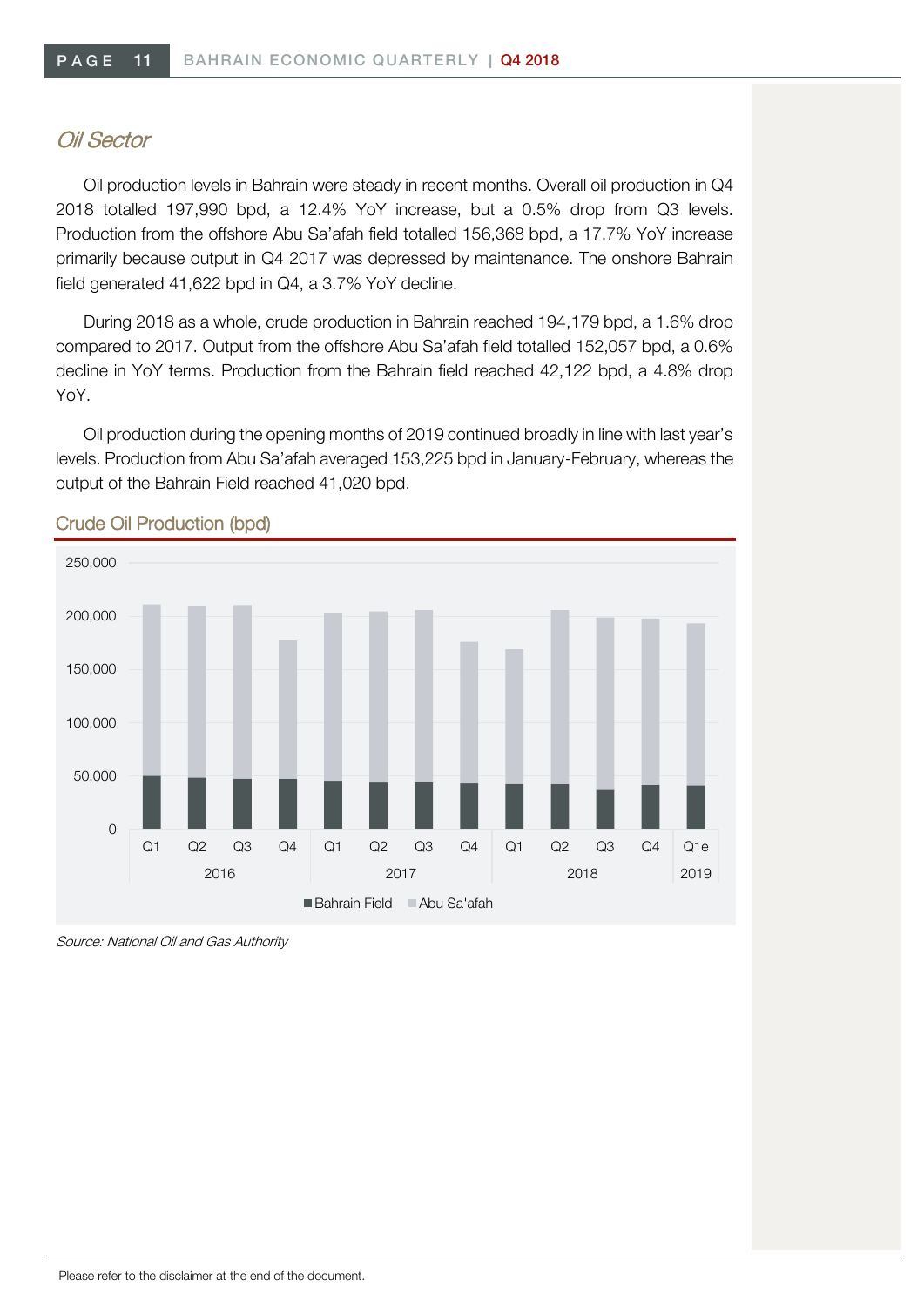Apart from the initial development of the recently discovered Khaleej al Bahrain (KAB) Basin and the deep gas reserves, the oil sector in Bahrain is continuing to see significant project activity across the value chain:

- The new floating LNG terminal is set to start commercial operations in May 2019 receiving its first shipment from Abu Dhabi. Bahrain signed supply agreements with more than 25 companies and countries. Bahrain LNG includes a receiving and regasification terminal at the Khalifa bin Salman Port in Hidd. The operating company is 30% owned by Teekay LNG Partners (US), 20% by Samsung C&T (Korea), 20% by Gulf Investment Corporation (Kuwait), and 30% by Nogaholding (Bahrain). The facility will have the capacity to import up to 800mn cubic feet per day (cu ft/day), which compares to overall current consumption of some 1.5bn cu ft/day.
- 2018 saw the completion of the USD600mn Banagas plant 3 project involving the construction of a plant for recovering high-value-added petroleum constituents (LPG and naphtha) contained in petroleum-entrained gas which have not been recovered in the past. The plant processes associated gas from the Bahrain field. The project was undertaken by South Korea's GS Engineering & Construction.
- A USD4.2bn EPC contract, which is a key element of the Bapco Modernization Project is currently underway. The project is expected to be completed by the end of 2021. The capacity of the refinery will increase from 267,000 bpd to some 400,000 bpd. The new AB-4 pipeline commissioned in October 2018, has capacity to supply 350,000 bpd of Saudi crude to the refinery.
- ¡ The front-end engineering and design have been completed for the planned USD1.5bn aromatics facility. The project is expected to produce 1.44mn tons of paraxylene a year, which is used in the synthesis of various polymers, including polyethylene terephthalate (PET). PET in turn is used as an ingredient for clothing fibres, liquid and food containers, thermoforming, and engineering resins. The planned plant is expected to be integrated with the Bapco refinery, which will supply its feedstock.
- In January 2019, Nogaholding signed an agreement with Italy's Eni for the joint exploration of Bahrain's offshore Block 1, an area spanning 2,800 square kilometres (sq km) to the north of Bahrain with a depth of 10-70 metres.
- Bahrain and Saudi Arabia have set up a team to assess the feasibility of using carbon dioxide from Saudi Aramco to boost Bahrain's oil production through carbon dioxide injection technology. Nogaholding and Aramco have agreed to set up a carbon dioxide transport and distribution network.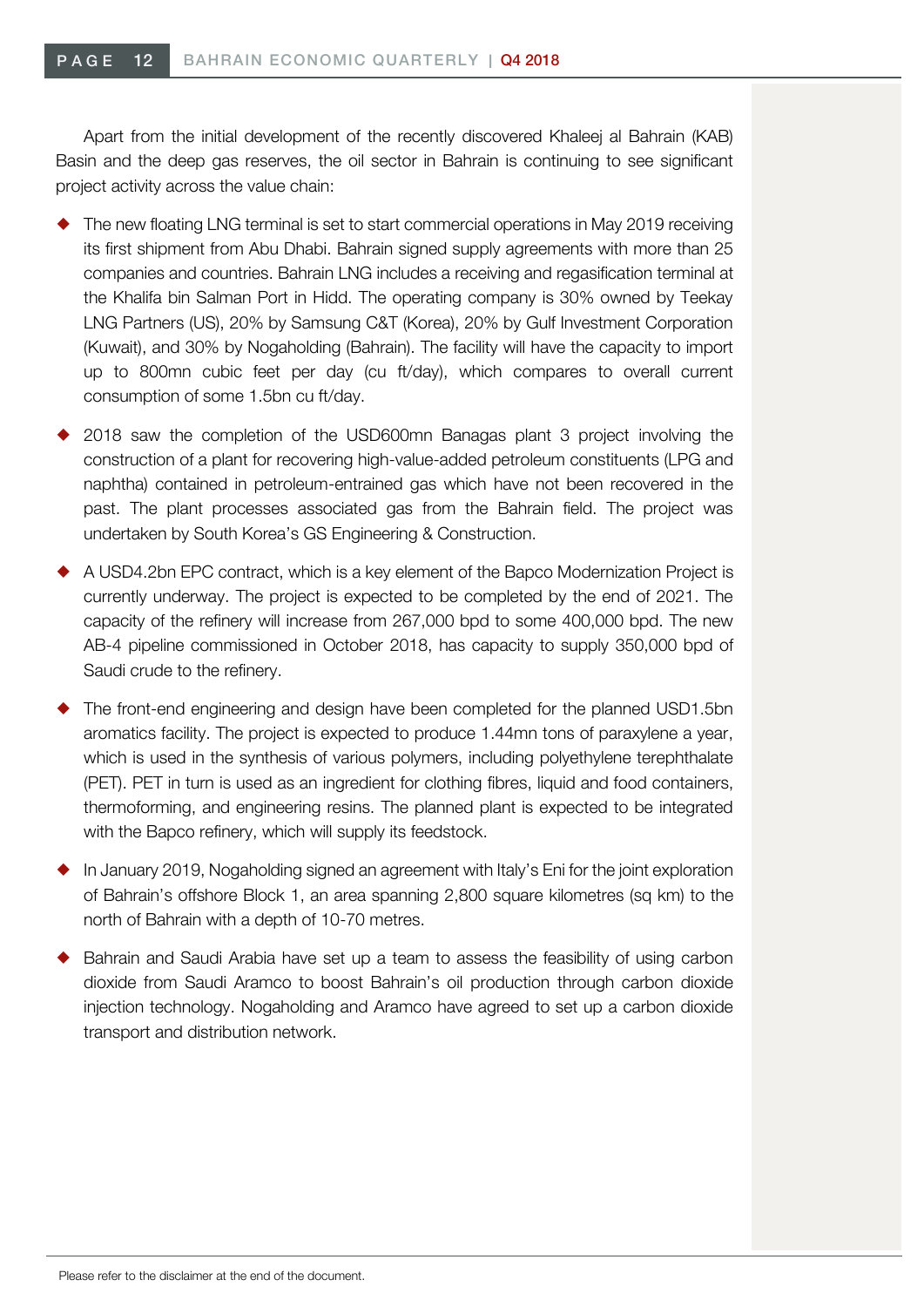## Non-oil Sector Growth

Following a clear deceleration in non-oil sector growth during Q1-3 2018, a fairly broadbased rebound materialized in Q4. This is likely to have been, at least partly, due to buyers bringing forward their purchases ahead of the phased implementation of VAT on the 1 January 2019. Indeed, the Trade sector, which had seen a small YoY contraction earlier in the year, posted 2.1% YoY growth in Q4. Similarly, the Hotels & Restaurants sector, which had posted a sharper YoY decline in Q1-3, experienced a rebound to 6.1% in Q4. The Financial Services sector, also impacted by the change in consumption behaviour, rebounded from near-zero growth to 2.7%. Having said that, the fastest growing sector in the non-oil economy in Q4 2018 was Government Services, which saw growth accelerate to 6.7%.

The Hotels & Restaurants sector improvement marks a significant break in the trend and reflects increased events activity with a clear improvement posted in hotel occupancy. Overall, Bahrain welcomed a record 12.8mn visitors in 2018, a 6% increase over the year, according to data compiled by the Bahrain Tourism and Exhibitions Authority. The government hopes to see the number increase to 15mn over the coming four years.

During 2018 as a whole, the non-oil economy achieved estimated real growth of 2.5%. The fastest growing sector was Construction, which expanded by an annual 5.6%. The Government Services sector posted 5.0% YoY growth, which was clearly above the trend of recent years. Social & Personal Services (mainly private education and health care) expanded by 3.0%. The only non-oil sector to post a YoY contraction was Hotels & Restaurants, which saw a 1.1% contraction in spite of the year-end rally. Similarly, growth in the Trade and Transportation & Communications sectors remained unusually subdued at 0.1% and 0.2%, respectively.



#### Real GDP Growth Composition

Source: Information & eGovernment Authority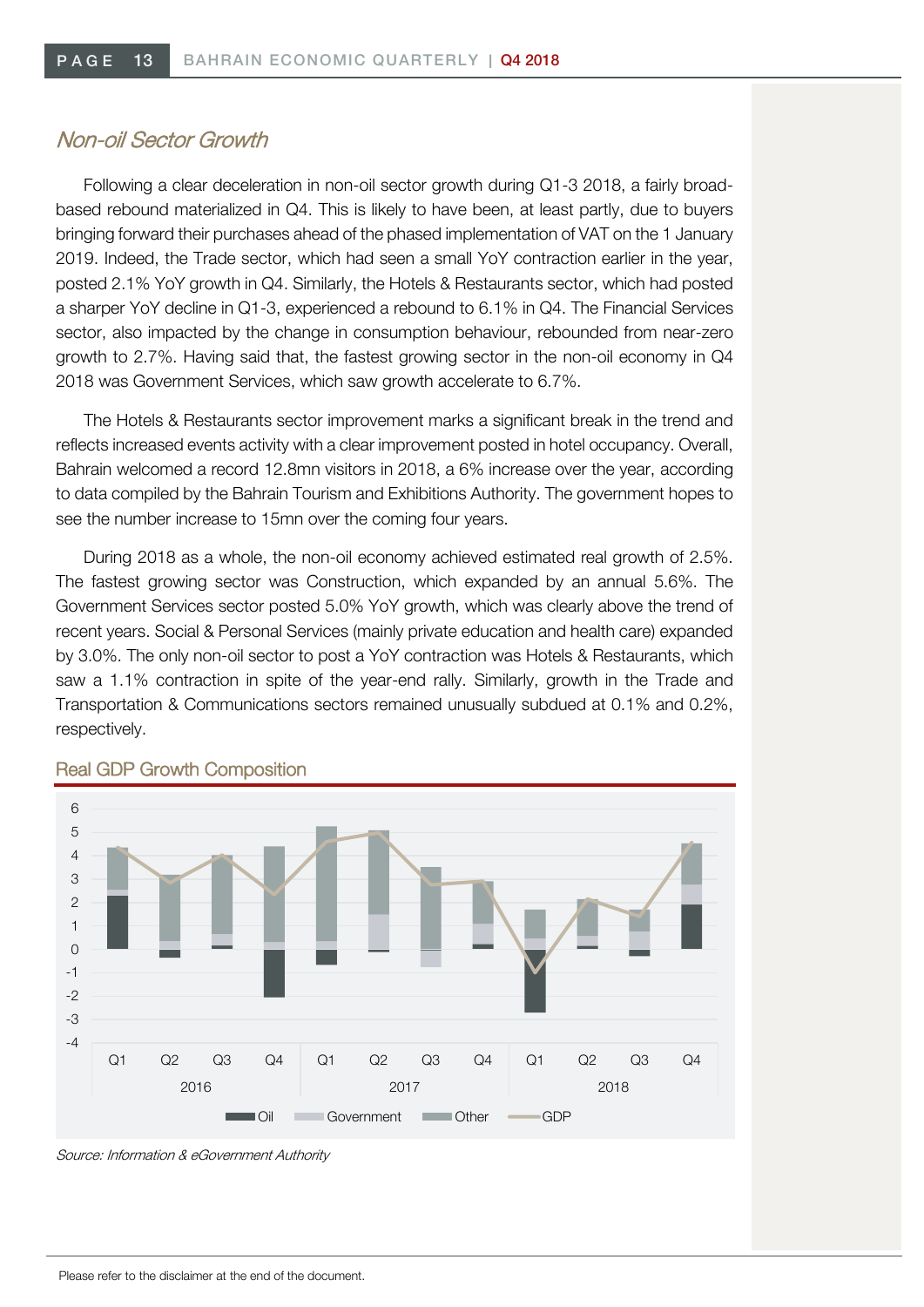# Sector-specific real growth rates, YoY (%)

|                          | 2017   |         |          | 2018    |         |       |
|--------------------------|--------|---------|----------|---------|---------|-------|
| YoY growth (%)           | Annual | Annual  | Q1       | Q2      | Q3      | Q4    |
| Crude Pet. &<br>Nat. Gas | $-0.7$ | $-1.3%$ | $-14.7%$ | 0.8%    | $-1.5%$ | 11.3% |
| Manufacturing            | 1.1    | 1.9%    | 2.7%     | 2.8%    | 1.2%    | 0.8%  |
| Construction             | 1.7    | 5.6%    | 6.7%     | 6.6%    | 5.4%    | 3.9%  |
| Trade                    | 8.5    | 0.1%    | $-0.6%$  | $-0.8%$ | $-0.5%$ | 2.1%  |
| Hotels &<br>Restaurants  | 9.5    | $-1.1%$ | $-2.7%$  | $-6.1%$ | $-1.4%$ | 6.1%  |
| Transp. &<br>Comm's      | 6.2    | 0.2%    | 2.6%     | $-0.1%$ | $-1.9%$ | 0.3%  |
| Social & Pers.<br>Serv.  | 9.4    | 3.0%    | 4.1%     | 3.2%    | 3.1%    | 1.7%  |
| Real Est. &<br>Bus. Act. | 6.4    | 2.8%    | 3.7%     | 3.0%    | 2.9%    | 1.5%  |
| Finance                  | 5.0    | 0.9%    | $-0.1%$  | 0.1%    | 0.8%    | 2.7%  |
| Government               | 3.9    | 5.0%    | 3.7%     | 3.1%    | 6.6%    | 6.7%  |
| Other                    | 9.7    | 5.1%    | $-3.6%$  | 12.4%   | 1.7%    | 11.2% |
| <b>GDP</b>               | 3.8    | 1.8%    | $-1\%$   | 2.2%    | 1.4%    | 4.6%  |
| Non-oil GDP              | 4.9    | 2.5%    | 2.1%     | 2.5%    | 2.1%    | 3.2%  |

Source: Information & eGovernment Authority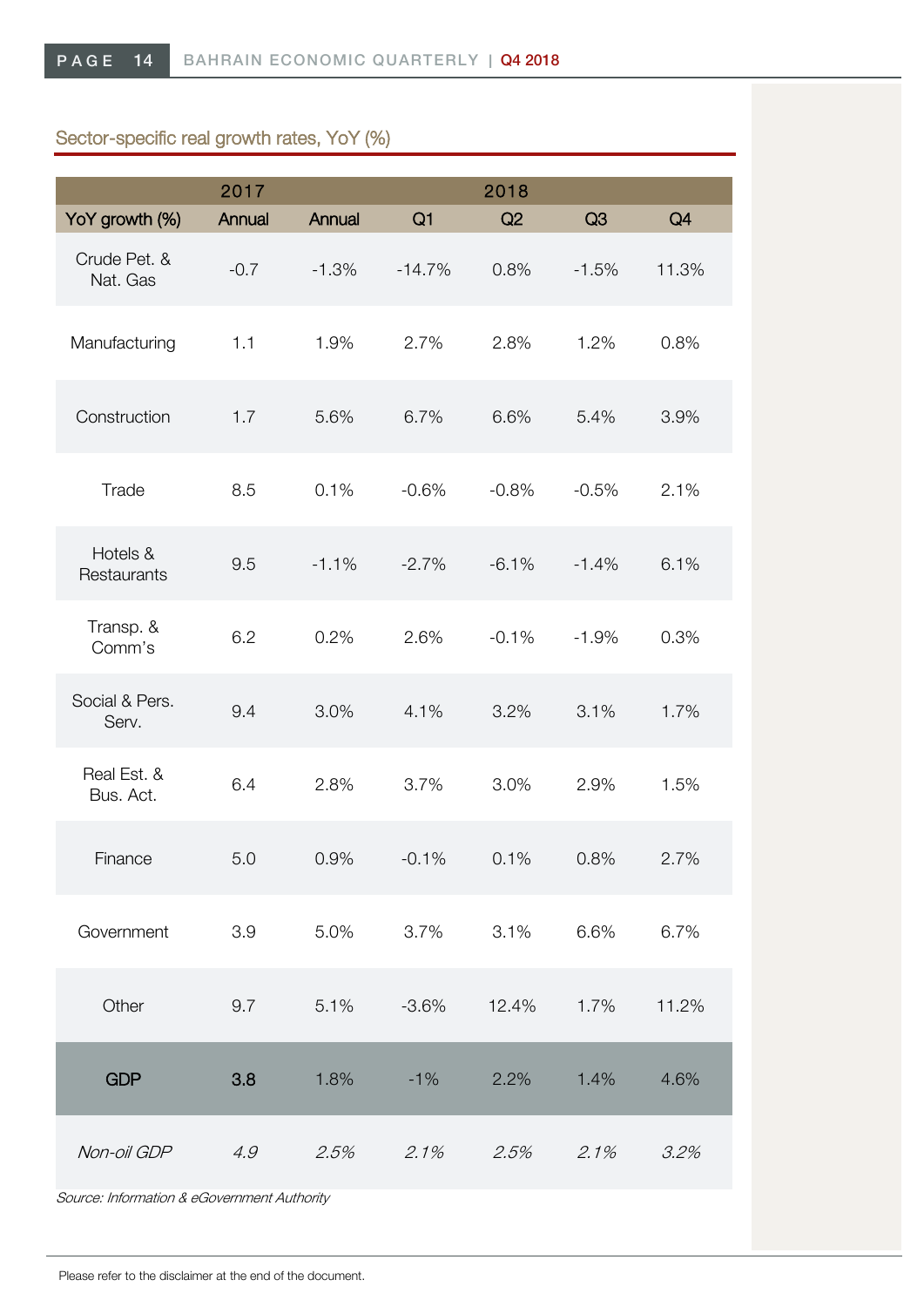## Non-oil Sector Projects

Project activity remains an important source of prosperity for Bahrain's non-oil sector. For instance, according to estimates made by MEED Projects, Bahrain saw a total of USD2.4bn worth of contract awards in 2018, compared to a total of USD1.8bn in 2017.

Projects supported by the GCC Development Fund remain an important element of the overall infrastructure project pipeline. The cumulative total value of tendered projects rose by an annual 22.2% to USD5.9bn as of Q1 2019. The total value of the projects that have broken ground reached USD4.2bn, marking a 16.2% YoY increase. The cumulative cashflow of the GCC projects reached USD2.3bn after a remarkable 48.2% YoY increase.

#### GCC Development Fund Overview, Cumulative Totals (USD mn)



Source: Government sources

Infrastructure projects in the non-oil economy are driving growth across all sectors:

The Telecommunications Regulatory Authority is in the process of finalizing the licensing and spectrum allocation for the launch of the planned 5G networks in June 2019, which will make Bahrain one of the first markets globally to offer commercial 5G services. The 5G roll-out is in turn expected to enable other developments including new innovations in areas such as virtual/augmented reality and autonomous vehicles. Bahrain is the top ranked Arab country in the ITU's ICT Development Index as well as the fourth country globally in the UN's Telecommunications Infrastructure Index, which is part of the E-Government Development Index.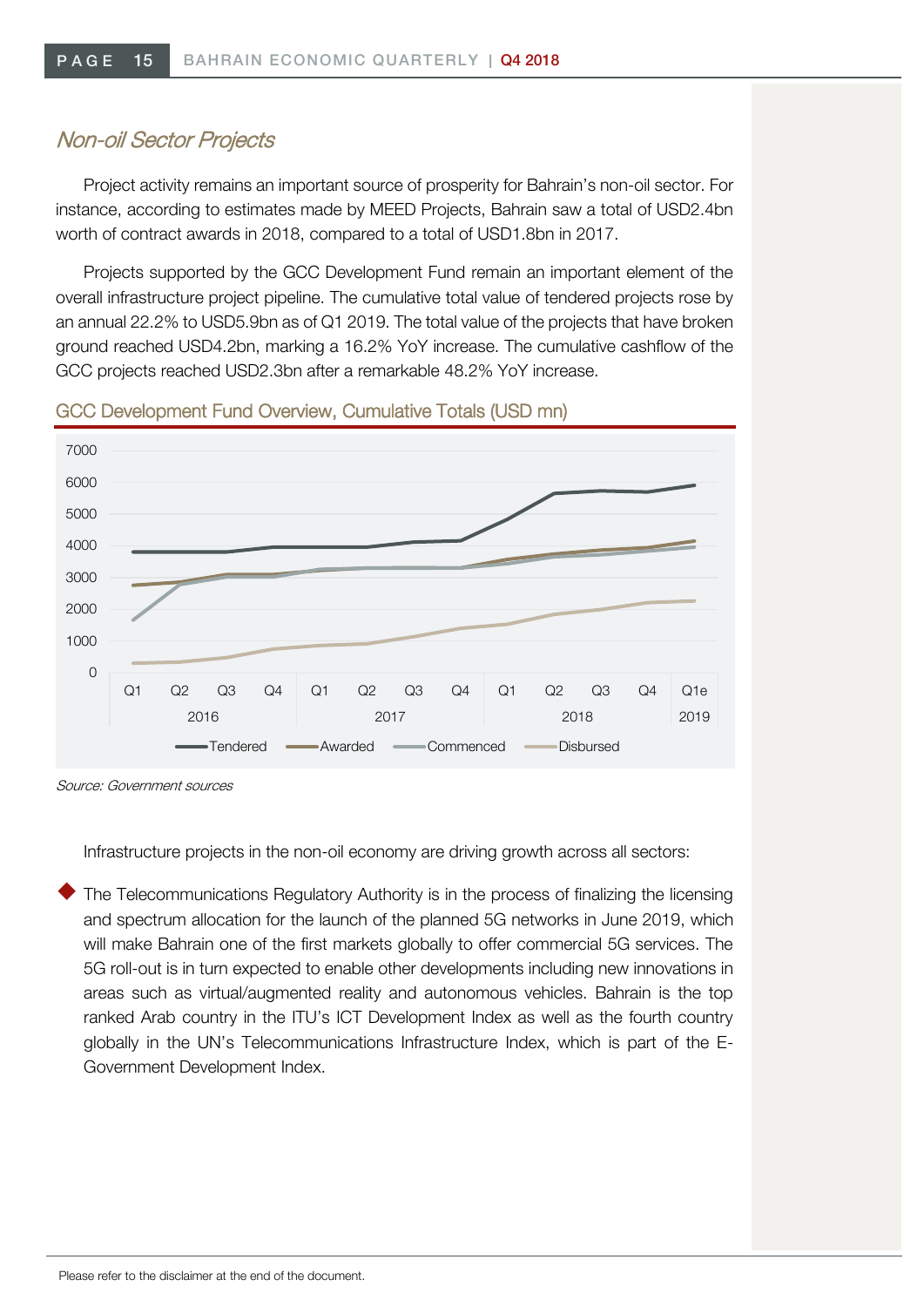- The Electricity and Water Authority (EWA) is in negotiations for the construction of a 100 megawatts (MW) photovoltaic solar power plant on the Al Askar landfill site. Bahrain is planning to generate 5% of its power needs from renewables by 2025.
- ¡ A consortium led by Saudi-based ACWA Power and Japanese contractor Mitsui & Company was awarded the contract for the planned Al-Dur 2 independent water and power project in Bahrain with a capacity of 1,500MW and a desalination component of 50 million imperial gallons a day.
- ¡ Proposals have been submitted for a new sewage treatment plant in southwestern Bahrain. Work is currently underway on expanding the capacity of the Tubli wastewater plan from 200,000 cubic meters per day (cu m/day) to 400,000 cu m/day.
- ¡ Work on the new King Hamad Causeway is expected to begin by mid-2021. The project is expected to cost USD3-4bn and will also include a rail line connected to the wider GCC network, as well as vehicle lanes and cargo trains. The project will be implemented on a public–private partnership (PPP) basis and will include the operation and maintenance of the existing King Fahad Causeway.
- The Ministry of Transport and Telecommunications has invited bids for the financial, technical, and legal consultancy services associated with the first phase of Bahrain's planned light rail network, due to be completed by 2030. The Bahrain Metro will have driverless trains and cover 109 km via 6 lines. With the capacity to transport 43,000 passengers an hour, it will significantly reduce the congestion on the roads and consequent air pollution, as well as offer a budget-friendly transport method for commuters.
- Bahrain has approximately 22 hotel properties in the pipeline for the coming four years. One major project is a USD545mn contract that is due to be signed for the Al Sahel hotel development on Bahrain's west coast. The Al-Sahel Resort project company is jointly owned by Mumtalakat and Dubai Properties Group. The hotel is part of a much larger Bilaj al Jazayer seafront tourism development. Another key project is the development of a new exhibition centre in Sakhir, next to the Bahrain International Circuit. It will include 10 exhibition halls and a conference centre with three halls. Bahrain's core markets, currently led by Saudi Arabia, will be developed with a more strategic posture through events participation and advertisements, as well as new representative offices.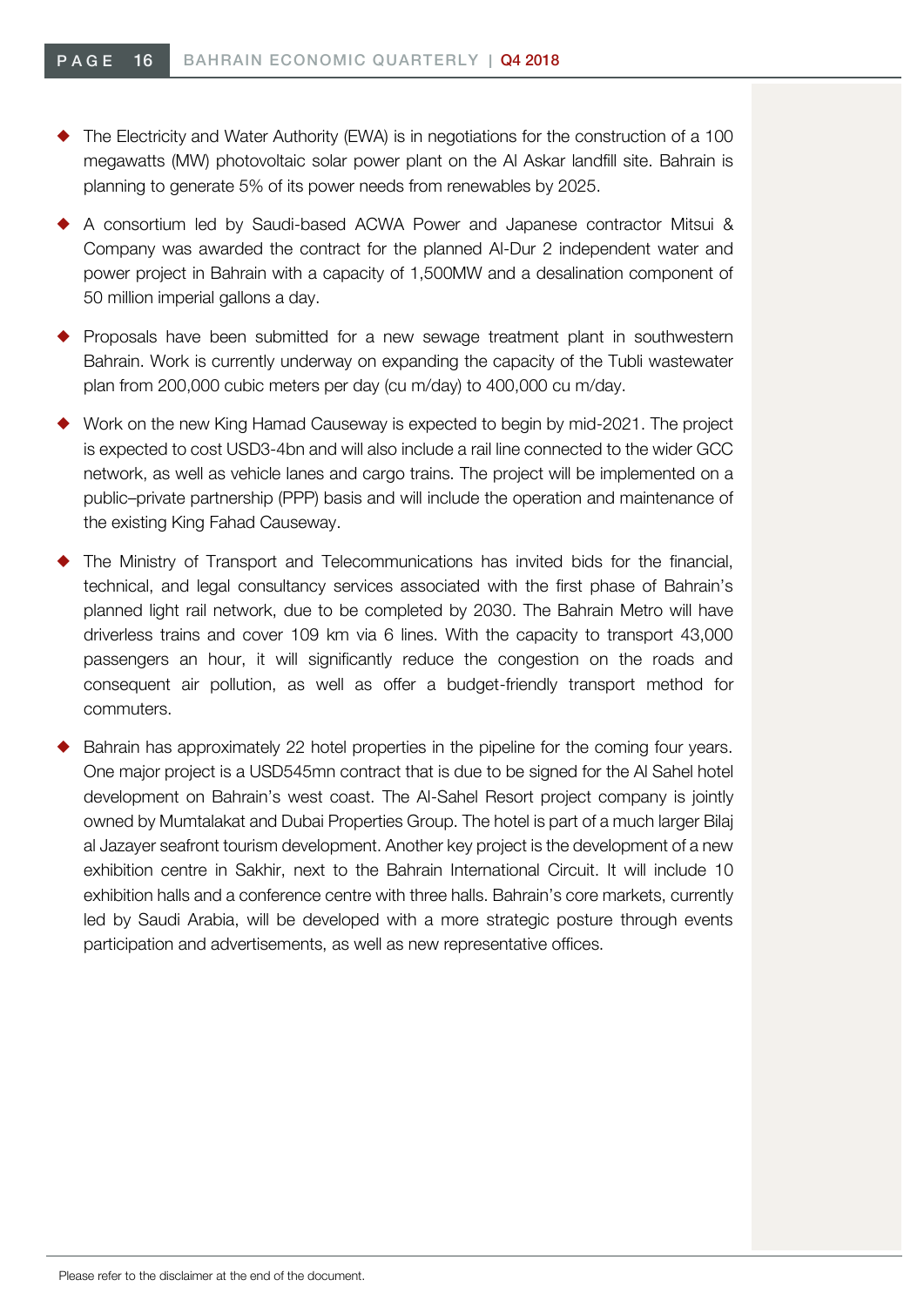## International Trade

Bahrain's non-oil trade dynamics improved in 2018 with the overall value of non-oil merchandise exports reaching USD7.5bn, up just under 7% YoY. While re-export trade remained static, the value of exports of domestic origin rose by an annual 9.2% to USD6.1bn. The value of merchandise imports increased by 12.6% to USD14.9bn.

The dynamics appear to have changed somewhat during Q1 2019. The preliminary customs data for January-March indicated total exports worth USD2.1bn, which marked a 19.3% YoY increase. A particularly clear improvement was observed in March with the monthly total of USD820.5mn up 33% YoY. The value of imports stood at USD1.9bn, which marked a 10.5% YoY decline in the earlier months of 2018. The figure was down a notable 20.9% in Q4 2018. This suggests that a substantial proportion of imports were most likely brought forward toward the end of the year in anticipation of the implementation of VAT. However, import volumes were once again showing signs of normalisation by March.

#### -2000 -1500  $-1000$ -500  $\Omega$ 500 1000 Jan Feb Mar<sub>I</sub>  $Ar$ May Jun Jul Aug<sup>1</sup> Sep **Dct** Nov Dec. Jan Feb<sup>1</sup> Mar I Apr<sub>1</sub> **Nav** Jun Jul Aug Sep Oct<sup>1</sup> Nov Dec<sub>I</sub> Jan I Feb Mar 2017 2018 2019  $\blacksquare$  Re-exports  $\blacksquare$  Exports  $\blacksquare$  Imports

#### Non-oil Trade (USD mn)

Source: Information & eGovernment Authority, preliminary data from Customs Affairs

## Inward Foreign Direct Investment (FDI)

According to the preliminary results of the Foreign Investment Survey conducted by the Information & eGovernment Authority (IGA), inward FDI flows are continuing to grow reaching an estimated USD1.5bn in 2018, up from USD1.4bn a year earlier. The years 2017-2018 in turn marked a sharp improvement on the USD240mn total seen in 2016. Inward FDI flows are now running at just over 4% of GDP.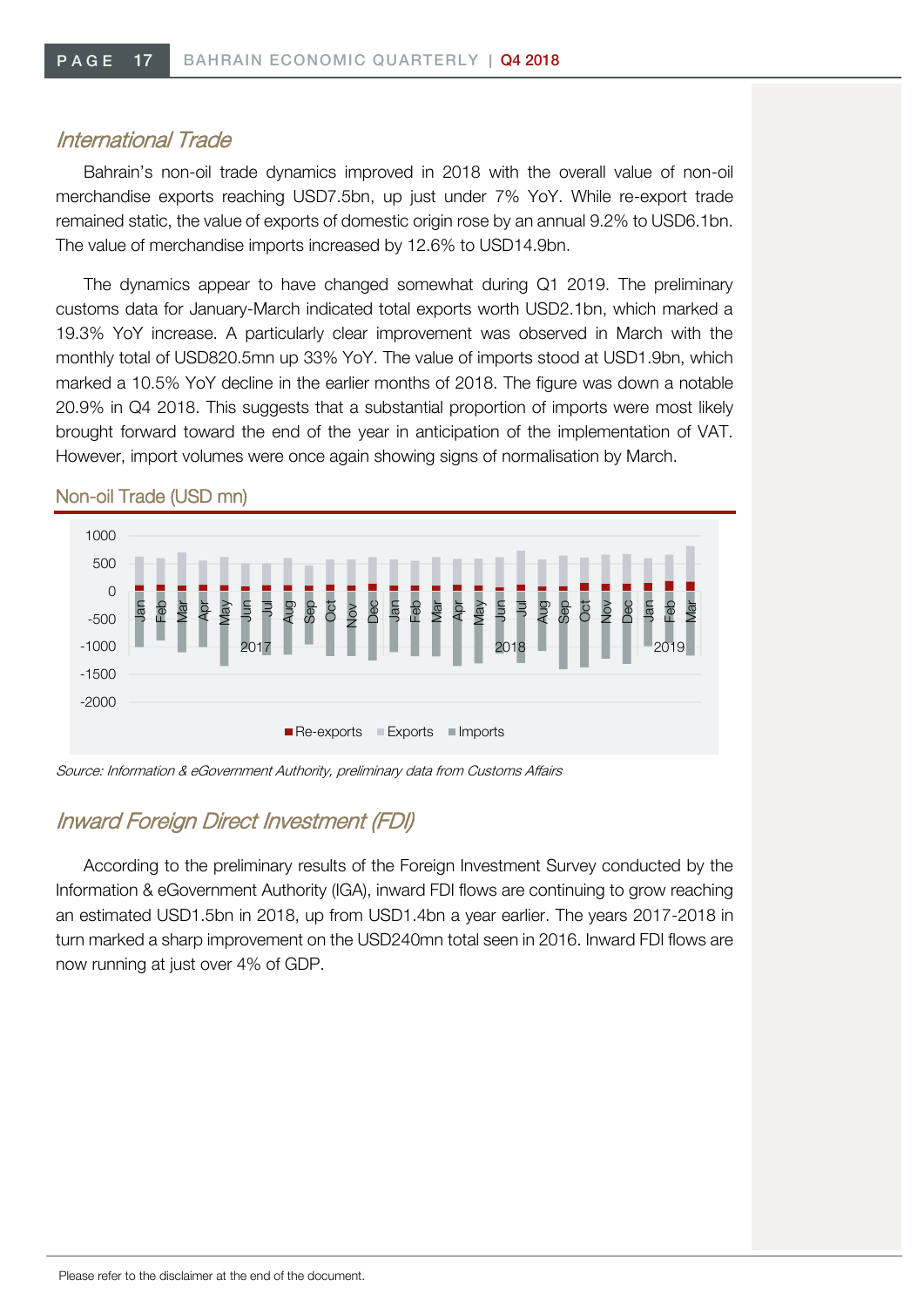

#### Source: Information & eGovernment Authority

The main source of FDI in 2018 was Saudi Arabia, much in line with past trends. Saudi Arabia's investments totalled USD745.7mn. This was followed by USD385.7mn from the UK and USD296.8mn from Turkey.

The banking sector was the single most important recipient of FDI inflows at just under USD1.1bn, followed by wholesale and retail trade at USD669.4mn and information and communications at USD288.9mn.



## The Sector Breakdown of FDI Inflows (USD mn)

Source: Social Insurance Organization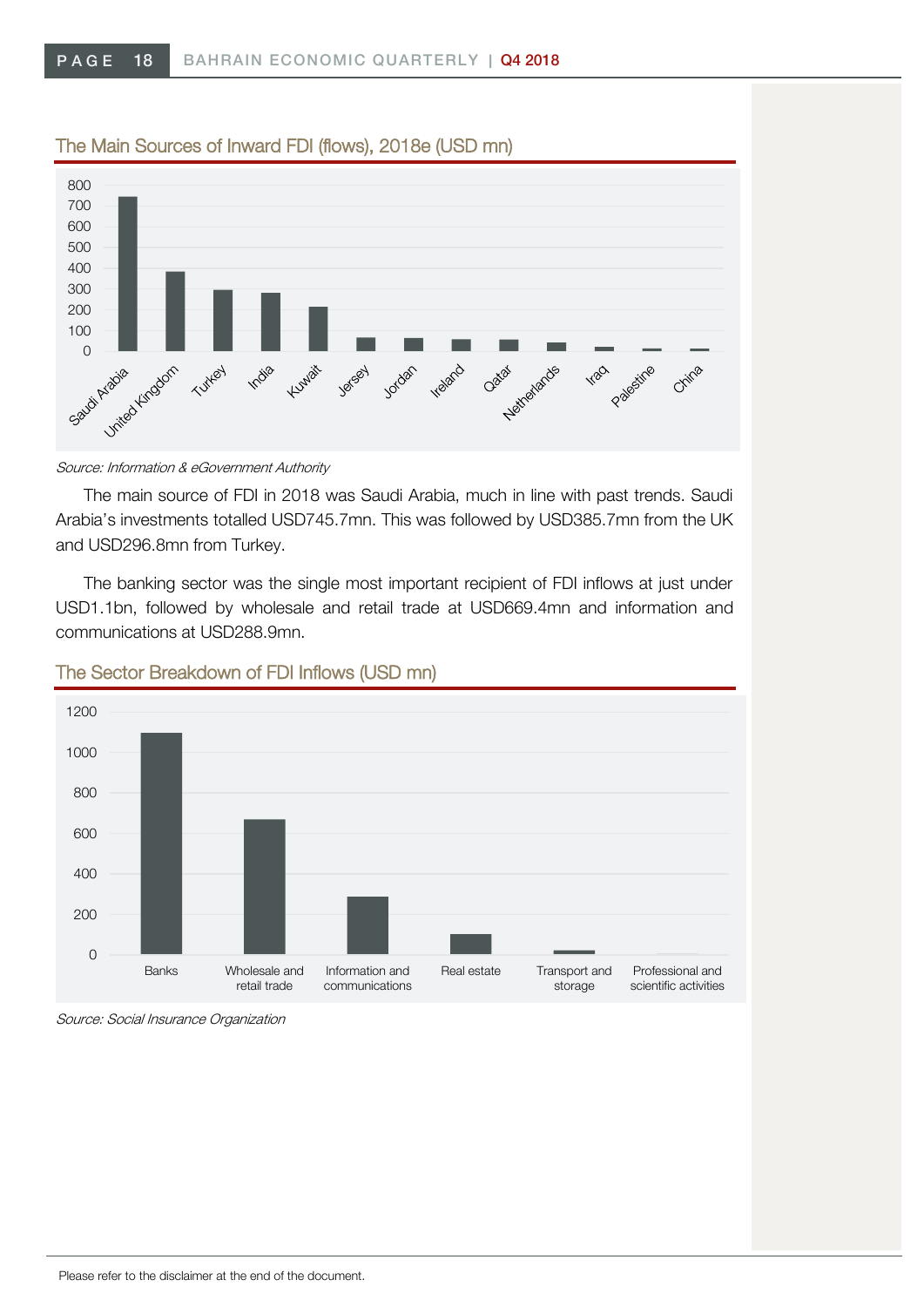## Inflation

Consumer price index (CPI) inflation in Bahrain remained subdued by historical standards in spite of ongoing fiscal consolidation measures, including the introduction of VAT in January 2019. CPI inflation reached 2.1% in 2018, up from 1.4% the year before, partly driven by the planned increase in prices of gasoline. In contrast, the pricing of housing and food saw relatively minimal price pressures throughout the year. Overall, the pace of price increases was more moderate throughout the year.

The trend of subdued inflation has continued even after the implementation of VAT. CPI inflation stood at an annual 1.4% in January and moderated further to 0.9% in February 2019, while housing cost inflation has accelerated to the neighbourhood of 4%, largely due to the removal of utilities subsidies. Although transport inflation was high during 2018, base effects meant that its inflationary contribution largely wore off a year after the price increases. Food prices have been almost static with an increase of 0.6% recorded in February. The weaker than expected inflationary pressures are, in part, due to the strength of the US Dollar, which has reduced imported inflation, as well as the government's plan to phase out the implementation of the VAT.



#### Consumer Price Inflation (%) YoY

Source: Information & e-Government Authority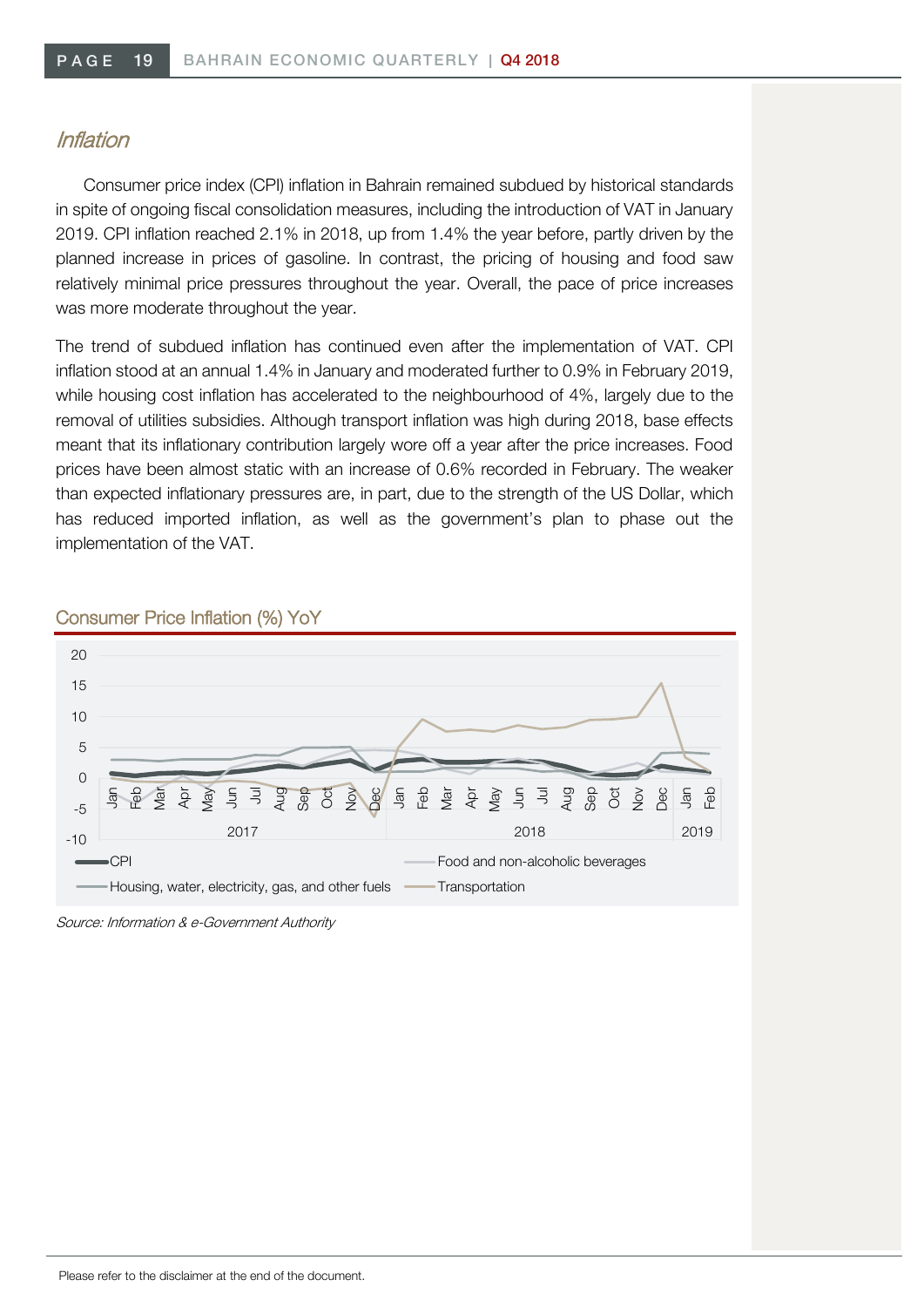## Credit and Lending

Bank lending in Bahrain continued to expand at a relatively brisk pace in recent months. The YoY growth rate of retail bank lending has moderated somewhat from the 11.5% YoY peak seen in May 2018, although remains high by regional standards. 2018 lending growth closed at a rate of 9.4%, which moderated further to 7.3% in January-February 2019. However, part of the slower growth in recent months has been attributed to a renewed decline in lending to the government. By contrast, credit growth to the private sector has remained close to 2018 levels.

Business loans made up 53.5% of the retail banking portfolio as of the end of 2018, and a comparable 53.6% in February 2019. Business loans were growing at an annual 9.7% growth rate in February. The fastest-growing sector was manufacturing, which made up 10% of the total retail portfolio in February, posting an annual growth of 27.7%. Loans to the construction and real estate sector accounted for 19.8% of the retail banking portfolio, following a 12.2% YoY growth. Personal loans expanded by an annual 7.5%, representing 44.1% of the total portfolio. Total retail bank lending to non-banks stood at 56.3% of their deposit base in January, up 50.8% compared to a year earlier.



YoY Growth in Credit Issued by Retail Banks (BHD mn)

Deposit growth, having hovered around 5% YoY in the second half of 2018, decelerated noticeably at the beginning of 2019. In fact, the YoY growth of retail bank deposits turned negative in February for the first time since April 2017, dropping by 3.1%. The drop was entirely due to an unusual erosion in foreign currency deposits. Both government and private sector Dinar deposits posted growth.

Source: Central Bank of Bahrain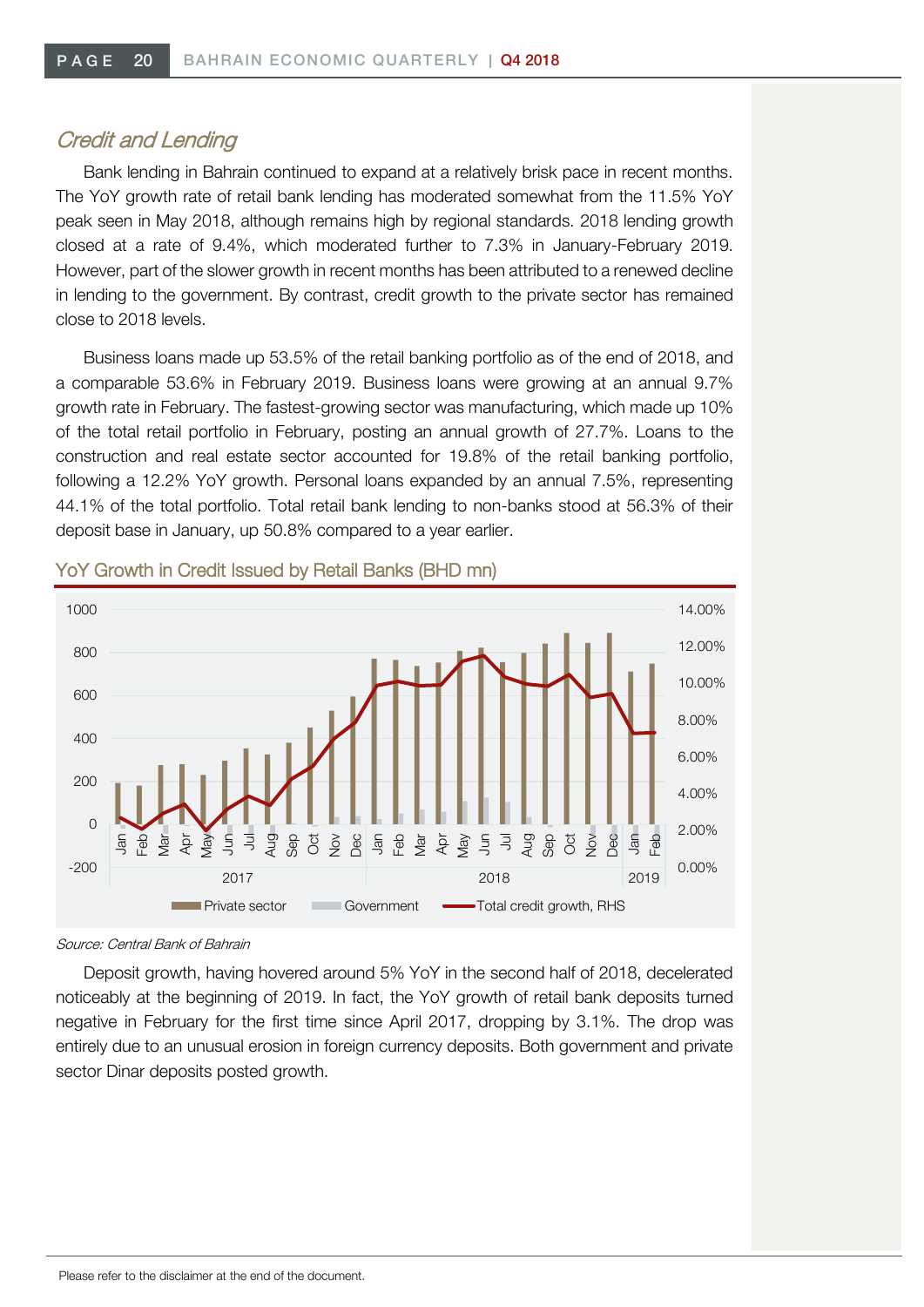

The cost of borrowing is showing renewed signs of stabilisation after a sustained increase over the course of 2018. The average cost of conventional business loans having peaked at 7% in November 2018, fell to 6.3% in January and 6.5% in February 2019, compared to 5.9% a year earlier. The cost of personal loans has been much more static and stood at 5.3% in January-February. This was up marginally compared to 5.1% a year earlier.



Average Rate of Interest on Credit Facilities - Conventional Retail Banks

*Source: Central Bank of Bahrain*

Source: Central Bank of Bahrain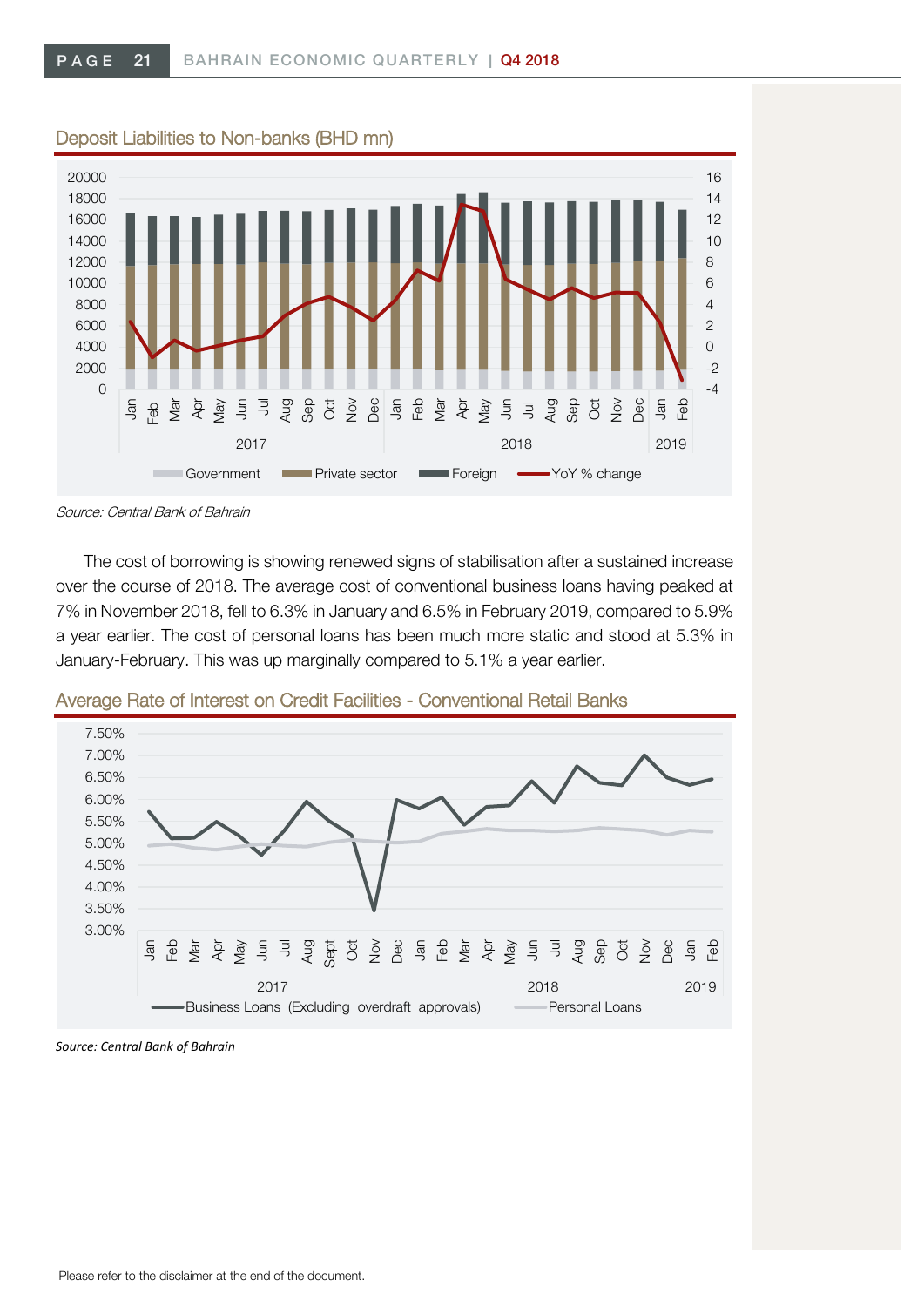## Financial Market

Bahrain Bourse had a positive start to the year with the Bahrain All-Share Index advancing by 5.7% during the first three months of 2019. However, the Bahrain Islamic Index declined by 4.7%. The total market capitalization of the Bourse stood at BHD8.7bn at the end of Q1. This represented a 7.2% YoY increase.



Bahrain All Share Index and Bahrain Islamic Index

#### Source: Bahrain Bourse

The best performing sector index during Q1 was commercial banks, which advanced by 14.8%. The Services index posted a 6.3% increase while the Investment index increased by 3.1%. At the other end of the spectrum, the Industrial index lost 27.8%, whereas hotels & tourism shed 1.8%.



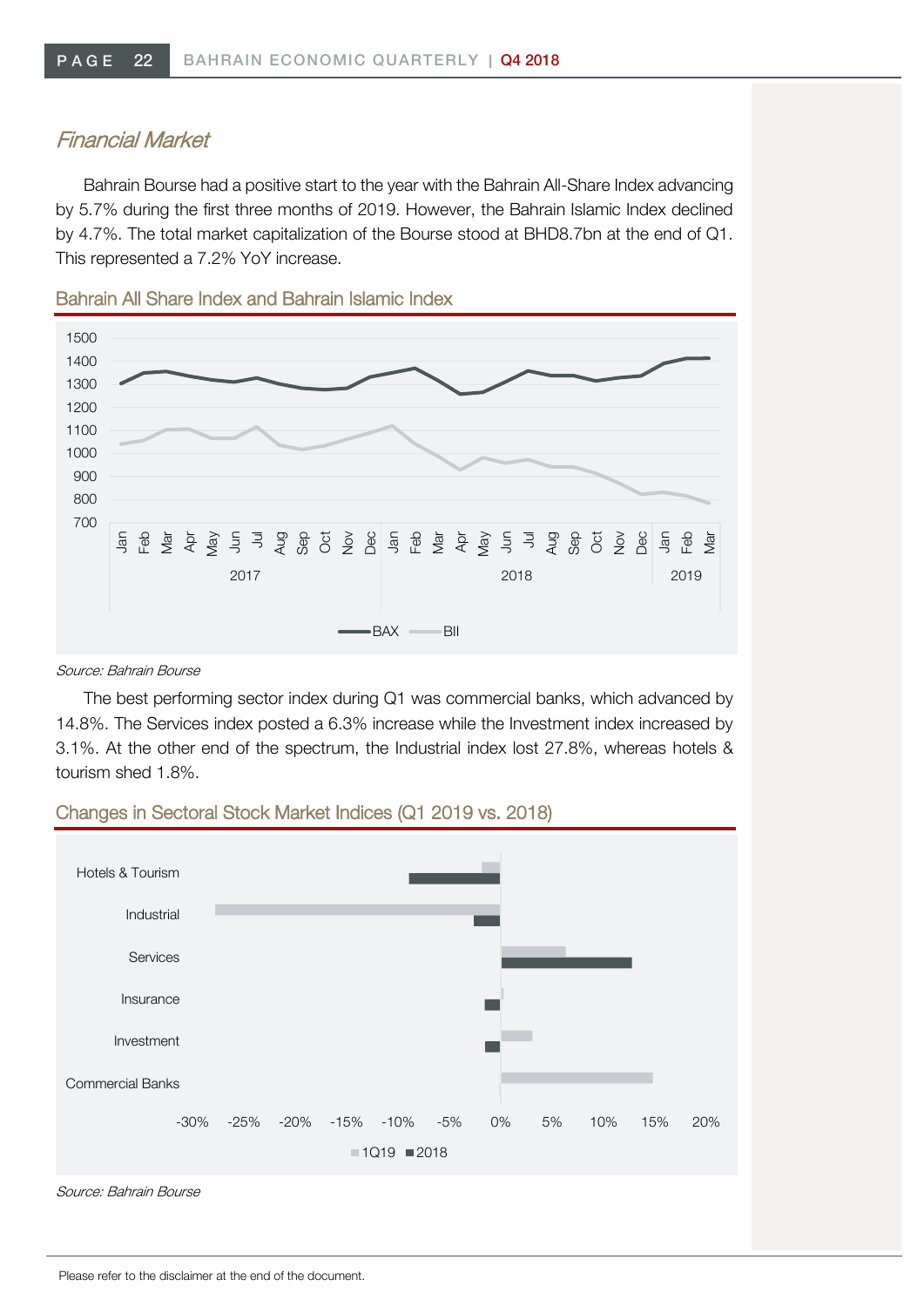In the fixed income space, the Central Bank of Bahrain (CBB) continued with its regular issuance of short-term Treasury bills and sukuk. The average interest rates declined steadily during Q1 2019 and most issues were substantially oversubscribed, some of them at record rates. This reflects increased confidence in sovereign issuance following the recent fiscal reforms.

#### Short-term bond and Sukuk Issues Arranged by the Central Bank of Bahrain

| <b>Issue date</b> | <b>Issue</b>                        | Value,<br>BHD mn | Maturity,<br>days | Average<br>interest/<br>profit rate<br>(% ) | Average<br>price (%) | Over-<br>subscripti<br>on $(\%)$ |
|-------------------|-------------------------------------|------------------|-------------------|---------------------------------------------|----------------------|----------------------------------|
| 2 Jan 2019        | Treasury bill No.<br>1737           | 70               | 91                | 4.25                                        | 98.936               | 132                              |
| 9 Jan 2019        | Treasury bill No.<br>1738           | 70               | 91                | 4.24                                        | 98.939               | 106                              |
| 10 Jan 2019       | Sukuk al ijarah No.<br>161          | 26               | 182               | 4.40                                        |                      | 100                              |
| 16 Jan 2019       | Sukuk al salam<br>No. 213           | 43               | 91                | 4.24                                        |                      | 213                              |
| 23 Jan 2019       | Treasury bill No.<br>1739           | 70               | 91                | 4.25                                        | 98.938               | 115                              |
| 24 Jan 2019       | 12-month<br>Treasury bill No.<br>53 | 100              | 365               | 4.88                                        | 95.299               | 203                              |
| 30 Jan 2019       | Treasury bill No.<br>1740           | 70               | 91                | 4.24                                        | 98.939               | 118                              |
| 3 Feb 2019        | Treasury bill No.<br>1741           | 35               | 182               | 4.39                                        | 97.827               | 120                              |
| 6 Feb 2019        | Treasury bill No.<br>1742           | 70               | 91                | 4.23                                        | 98.943               | 226                              |
| 7 Feb 2019        | Sukuk al ijarah No.<br>162          | 26               | 182               | 4.39                                        |                      | 119                              |
| 13 Feb 2019       | Treasury bill No.<br>1726           | 70               | 91                | 4.19                                        | 98.952               | 188                              |
| 20 Feb 2019       | Sukuk al salam<br>No. 214           | 43               | 91                | 4.15                                        | $\Box$               | 153                              |
| 27 Feb 2019       | Treasury bill No.<br>1744           | 70               | 91                | 4.15                                        | 98.962               | 163                              |
| 28 Feb 2019       | 12-month<br>Treasury bill No.<br>54 | 100              | 365               | 4.72                                        | 95.447               | 327                              |
| 3 Mar 2019        | Treasury bill No.<br>1745           | 35               | 182               | 4.25                                        | 97.895               | 449                              |
| 6 Mar 2019        | Treasury bill No.<br>1746           | 70               | 91                | 4.05                                        | 98.987               | 244                              |
| 13 Mar 2019       | Treasury bill No.<br>1747           | 70               | 91                | 3.96                                        | 99,009               | 166                              |
| 14 Mar 2019       | Sukuk al ijarah No.<br>163          | 26               | 182               | 4.20                                        |                      | 498                              |
| 20 Mar 2019       | Sukuk al salam<br>No. 215           | 43               | 91                | 3.95                                        |                      | 292                              |
| 27 Mar 2019       | Treasury bill No.<br>1748           | 70               | 91                | 3.90                                        | 99.023               | 100                              |
| 28 Mar 2019       | 12-month<br>Treasury bill No.<br>55 | 100              | 365               | 4.39                                        | 95.748               | 369                              |
| 31 Mar 2019       | Treasury bill No.<br>1749           | 35               | 182               | 3.95                                        | 98.041               | 364                              |
| 3 Apr 2019        | Treasury bill No.<br>1750           | 70               | 91                | 3.75                                        | 99.06                | 199                              |
| 10 Apr 2018       | Treasury bill No.<br>1751           | 70               | 91                | 3.62                                        | 99.094               | 269                              |
| 11 Apr 2019       | Sukuk al ijarah No.<br>164          | 26               | 182               | 3.95                                        |                      | 621                              |
| 17 Apr 2019       | Sukuk al salam<br>No. 216           | 43               | 91                | 3.62                                        |                      | 529                              |

Source: Central Bank of Bahrain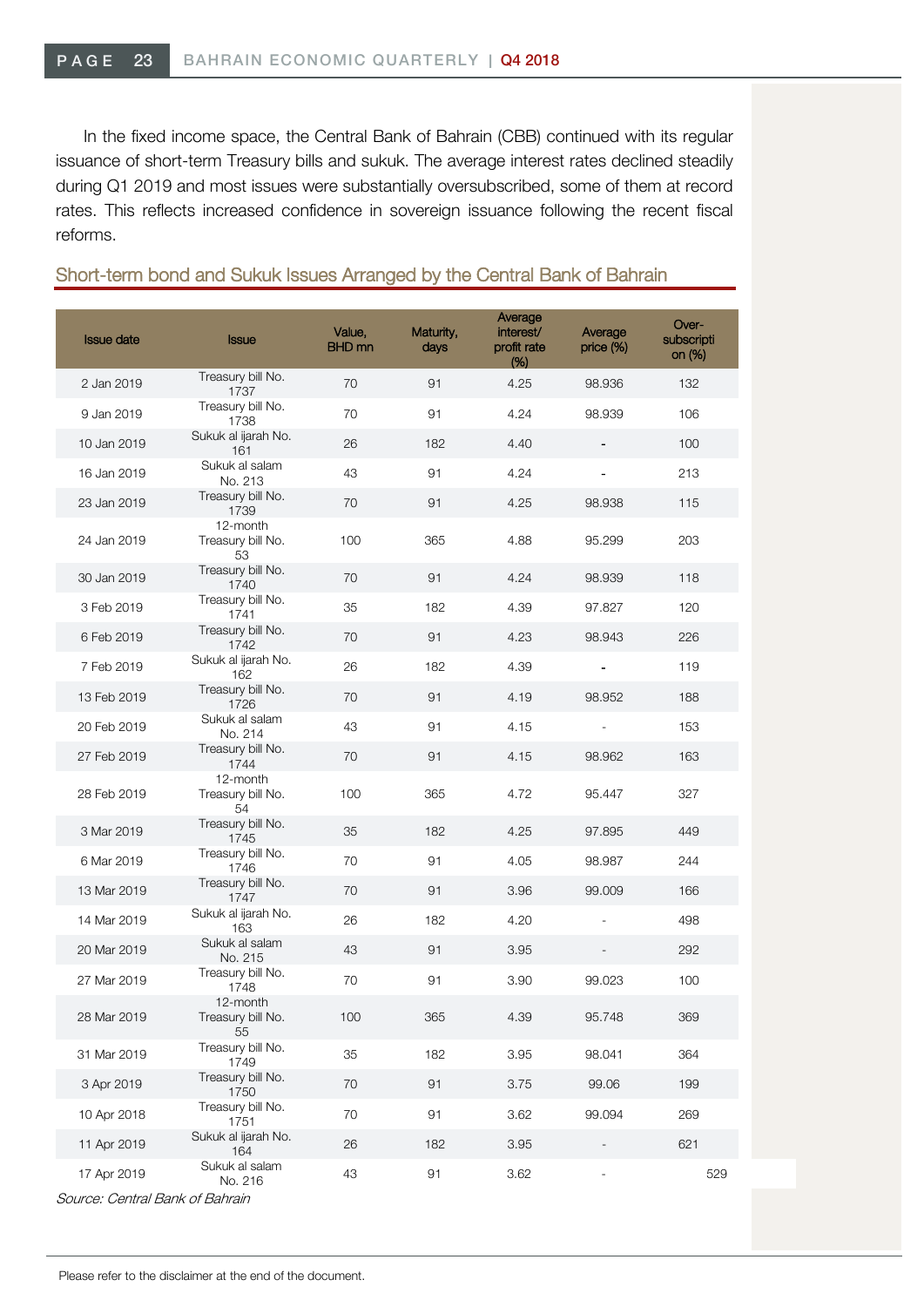In a key development for the national capital markets, the CBB issued its Resolution No. 23 of 2019 in March 2019 for the Issuance of Regulations in respect of Short Selling and Giving Securities on Loan. The initiative reflects a growing regional trend and is intended to improve market liquidity as well as the overall efficiency of local capital markets. It is expected to foster new investments and permit further diversification of trading strategies.

The CBB also issued resolutions on a range of activities related to crypto assets, building on its efforts to develop Bahrain's fintech ecosystem. The objective is to ensure that blockchain-distributed ledger systems come under formal regulation and supervision as the sector expands. In addition, the CBB also issued draft directives on digital financial advice for robo-advisory service providers.

As part of the Global Financial Innovation Network (GFIN), the CBB invited companies to apply for multi-jurisdictional testing of their products and services. GFIN currently involves 29 international regulators and other organizations committed to supporting financial innovation in the interests of the consumer. The trial is carried out under the auspices of the CBB's Regulatory Sandbox.

## Labour Markets

According to the data released by the Social Insurance Organization, there was little change in the Bahraini labour market during Q4 2018. This is a continued trend of relative stability since the end of 2017. The total number of contributors stood at 644,824. The number of Bahrainis working in the public sector reached 53,707 while those working in the private sector totalled 93,751, which was 1.7% higher than a year earlier. The number of expatriate contributors declined by an annual 1.2% due to the data cleansing exercise undertaken by the IGA on a periodic basis.

The reported average salary of expatriates in Q4 stood at BHD236. The average for Bahraini private sector employees was BHD723, compared to BHD902 in the public sector.



#### Change in Social Insurance Organization Contributors (%)

Source: Social Insurance Organization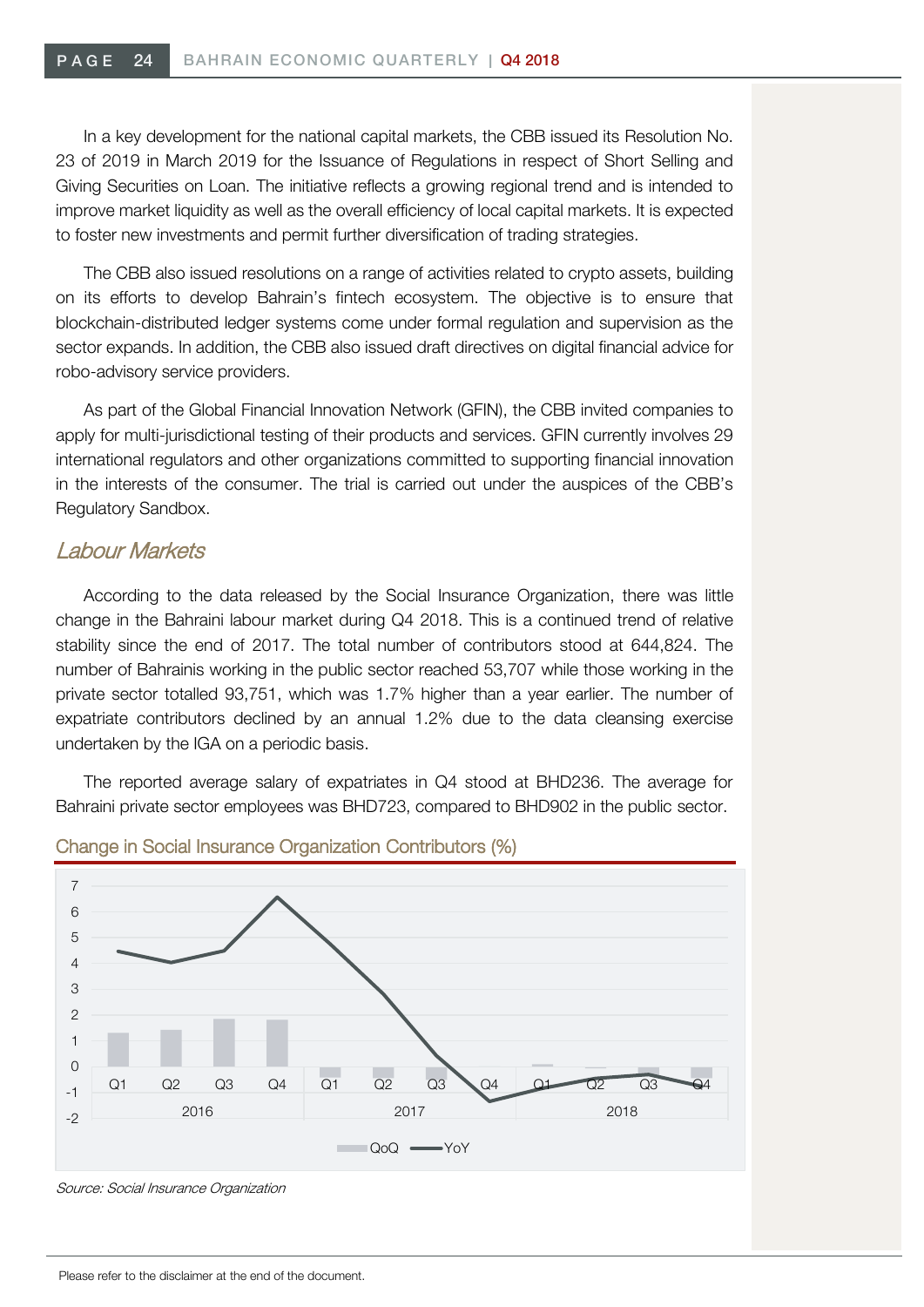## Business Expectations

Business expectations in Q4 2018 remained positive, although somewhat less than that during the preceding quarters. Just over a quarter (27.3%) of all Bahraini businesses were positive about their performances, while 16.6% expressed a negative opinion leaving the majority (56.2%) neutral. However, the share of both optimists and pessimists increased in Q4 and the net balance became marginally more negative when compared to Q3.



Bahrain Business Confidence Index - Current Business Performance

Forward-looking expectations were marginally less favourable. Nonetheless, 40.6% of businesses expected their conditions to improve in Q1 2019 while 48.7% foresaw no material change. The share of pessimists increased, but they remained a small minority at 10.7%.



Bahrain Business Confidence Index - Forward-Looking Expectations

Source: Information & eGovernment Authority

In general, smaller businesses were the most optimistic in Q4 while larger companies were the least optimistic. The lowest level of optimism was reported in the Construction sector, while banks reported the highest positive balance. Construction also saw the largest drop in business confidence. The Trade and Hotels & Restaurants sectors also reported a decline in confidence.

Source: Information & eGovernment Authority